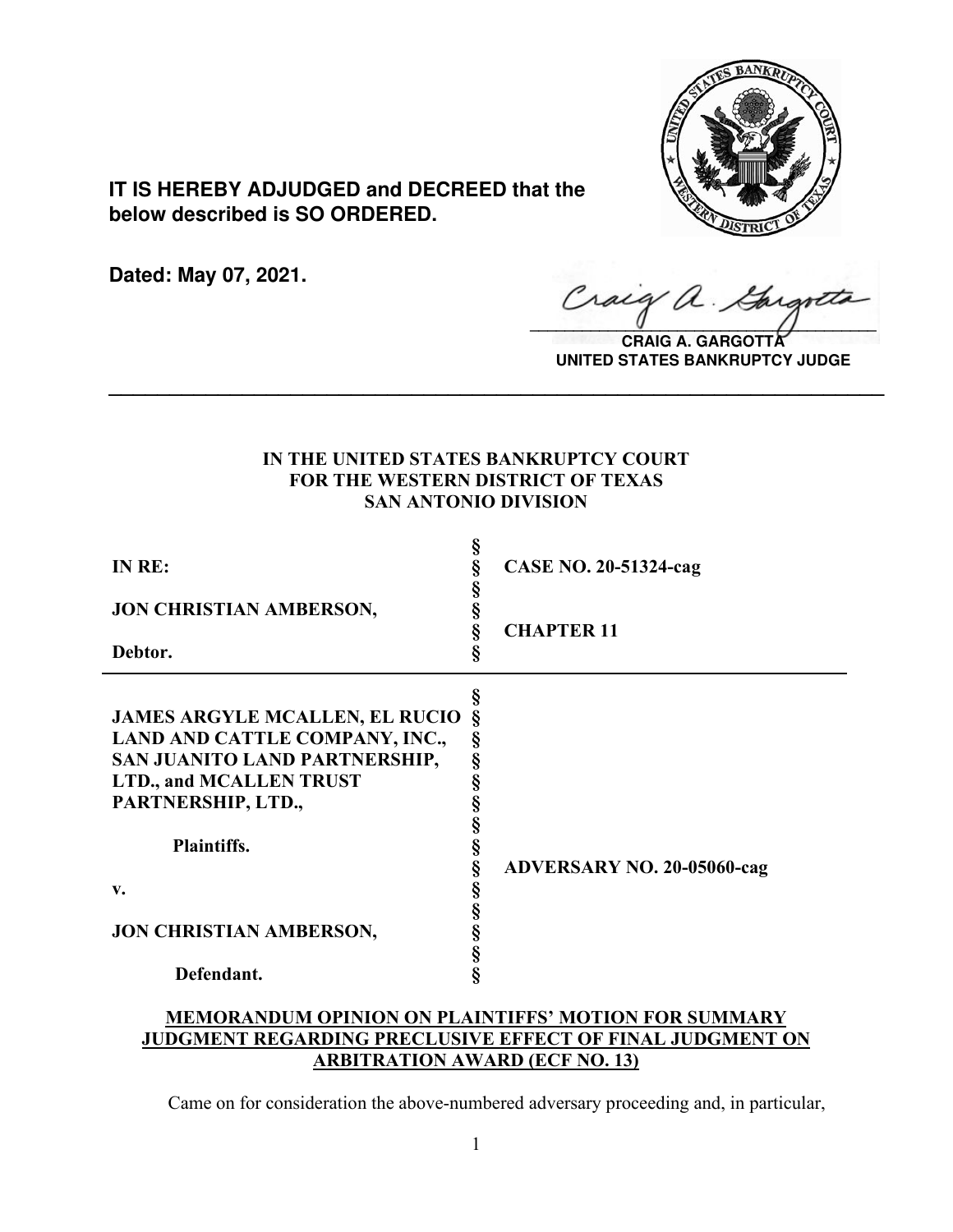Plaintiffs' Motion for Summary Judgment Regarding Preclusive Effect of Final Judgment on Arbitration Award (ECF No. [1](#page-1-0)3)<sup>1</sup> ("Plaintiffs' MSJ"), Defendant's Response to Plaintiffs' Motion for Summary Judgment Regarding Preclusive Effect on Final Judgment on Arbitration Award (ECF No. 18) ("Response"), and Plaintiffs' Reply to Defendant's Response to Motion for Summary Judgment Regarding Preclusive Effect of Final Judgment on Arbitration Award (ECF No. 22) ("Reply"). The Court took Plaintiffs' MSJ, Response, and Reply under advisement without the necessity of a hearing. After considering the pleadings and the arguments contained therein, the Court finds Plaintiffs' MSJ should be granted in part and denied in part.

The Court has jurisdiction over this matter under 28 U.S.C. §§ 1334 (a) and (b). This is a core proceeding under 28 U.S.C. § 157(b)(2)(I) because it involves determinations as to the dischargeability of particular debts. Venue is proper under 28 U.S.C. §§ 1408 and 1409. The bankruptcy court has authority to adjudicate this matter pursuant to the United States District Court's Standing Order of Reference.

#### **FACTUAL AND PROCEDURAL BACKGROUND**

In 2004, Plaintiffs James Argyle McAllen ("McAllen"), El Rucio Land and Cattle Company, Inc., San Juanito Land Partnership, Ltd., and McAllen Trust Partnership (collectively, "McAllen Parties" or "Plaintiffs") hired Jon Christian Amberson ("Amberson") and Amberson's law firm Jon Christian Amberson P.C. ("the Amberson Firm") to provide representation in a lawsuit filed by the McAllen Parties against Forest Oil Corporation ("Forest Oil Litigation") for causing environmental contamination to the McAllen Parties' ranches in Rio Grande Valley area of South Texas. When McAllen hired the Amberson Firm to represent him in the Forest Oil Litigation, Amberson was McAllen's son-in-law. Amberson and McAllen's daughter Mary

<span id="page-1-0"></span><sup>&</sup>lt;sup>1</sup> All references to ECF numbers shall refer to documents filed in this Adversary Proceeding unless otherwise noted.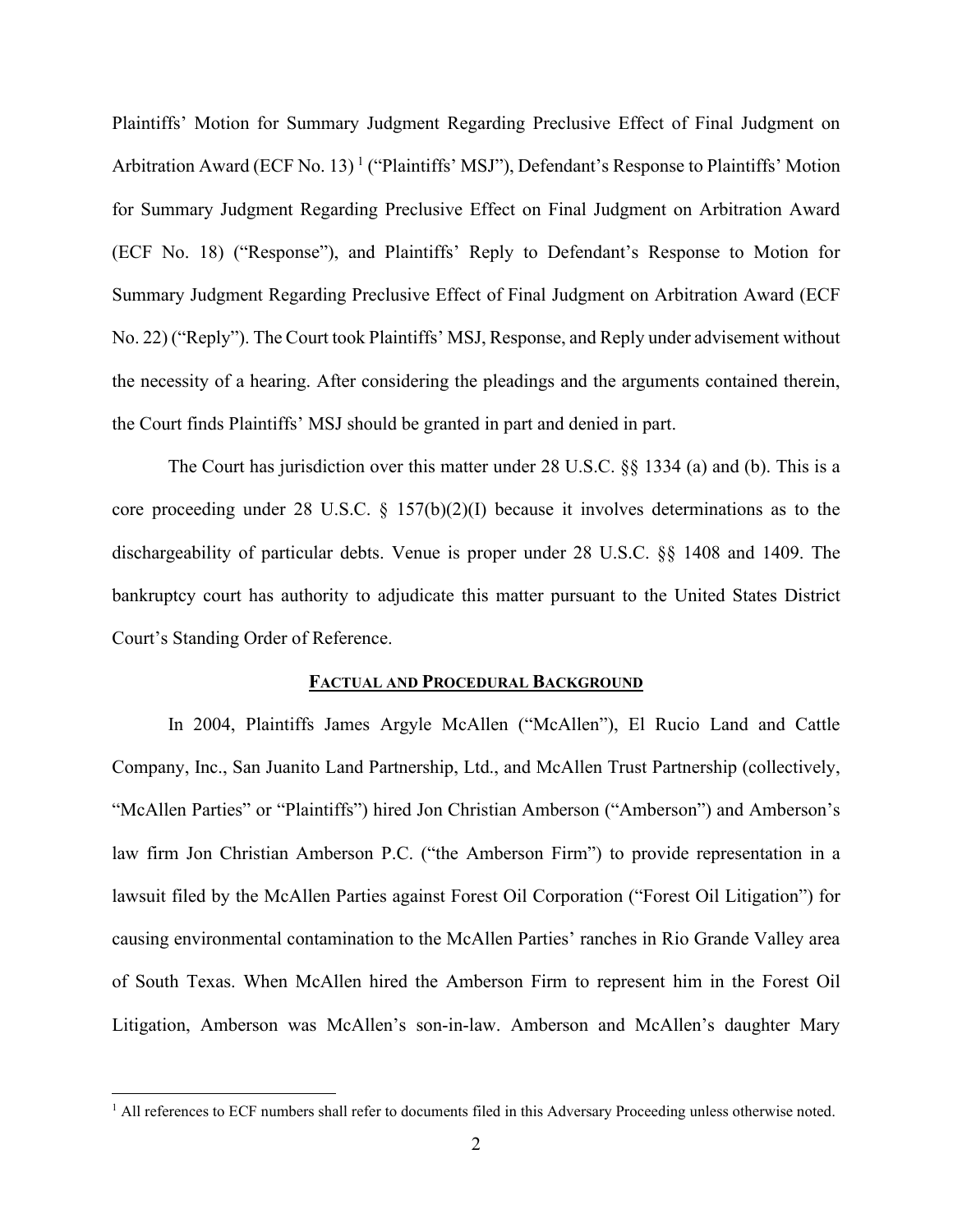Margaret are now divorced. Amberson's representation of the McAllen Parties in the Forest Oil Litigation spanned at least twelve years. Ultimately, the McAllen Parties' claims against Forest Oil went to arbitration ("Forest Oil Arbitration"). The McAllen Parties received a favorable arbitration award against Forest Oil of over \$[2](#page-2-0)5 million for damages and attorney's fees.<sup>2</sup> (ECF No. 13, Ex. D). In representing the McAllen Parties in the Forest Oil Litigation, the Amberson Firm billed and collected legal fees for hourly work in the amount of \$2.34 million. After the award in the Forest Oil Arbitration was entered, Amberson contended his fee agreement entitled him to additional contingency fees for results achieved in the Forest Oil Litigation and Arbitration.

In 2009, McAllen executed a "reverse 1031 exchange" under 26 U.S.C. § 1031 to transfer a property to an entity named Cannon Grove Investments, LLC ("Cannon Grove"). McAllen, through Ranch Specialties Company, owned 10% of Cannon Grove. Amberson, through his entity Amberson Natural Resources, LLC ("ANR"), owned 90% of Cannon Grove. McAllen provided \$4,500,000 to Amberson and ANR for the purchase of Cannon Grove ("Cannon Grove Funds"). McAllen contends the Cannon Grove Funds were a loan. Amberson contends the Cannon Grove Funds were a gift that ANR used for the purchase of Cannon Grove.

On January 23, 2015, the Amberson Firm sued McAllen in the 92nd Judicial District Court in Hidalgo County, Texas ("State Court Lawsuit") on a number of issues, including a claim that McAllen owed the Amberson Firm unpaid contingency fees for prevailing in the Forest Oil Arbitration based on the Fee Agreement between the parties. (ECF No. 13, Ex. E). McAllen asserted counterclaims against the Amberson Firm, Amberson individually, and Amberson Natural Resources. (*Id*.). The Amberson Firm sought to compel the fee dispute to arbitration. (*Id*.). The McAllen Parties sought to compel all of the claims to arbitration. (*Id*.). On April 23, 2018, the

<span id="page-2-0"></span><sup>&</sup>lt;sup>2</sup> A district court in Harris County confirmed the arbitration award and entered a Final Judgment on October 9, 2012. (*Id*.) After a series of appeals, the Texas Supreme Court affirmed the Final Judgment on April 28, 2017. (*Id*.)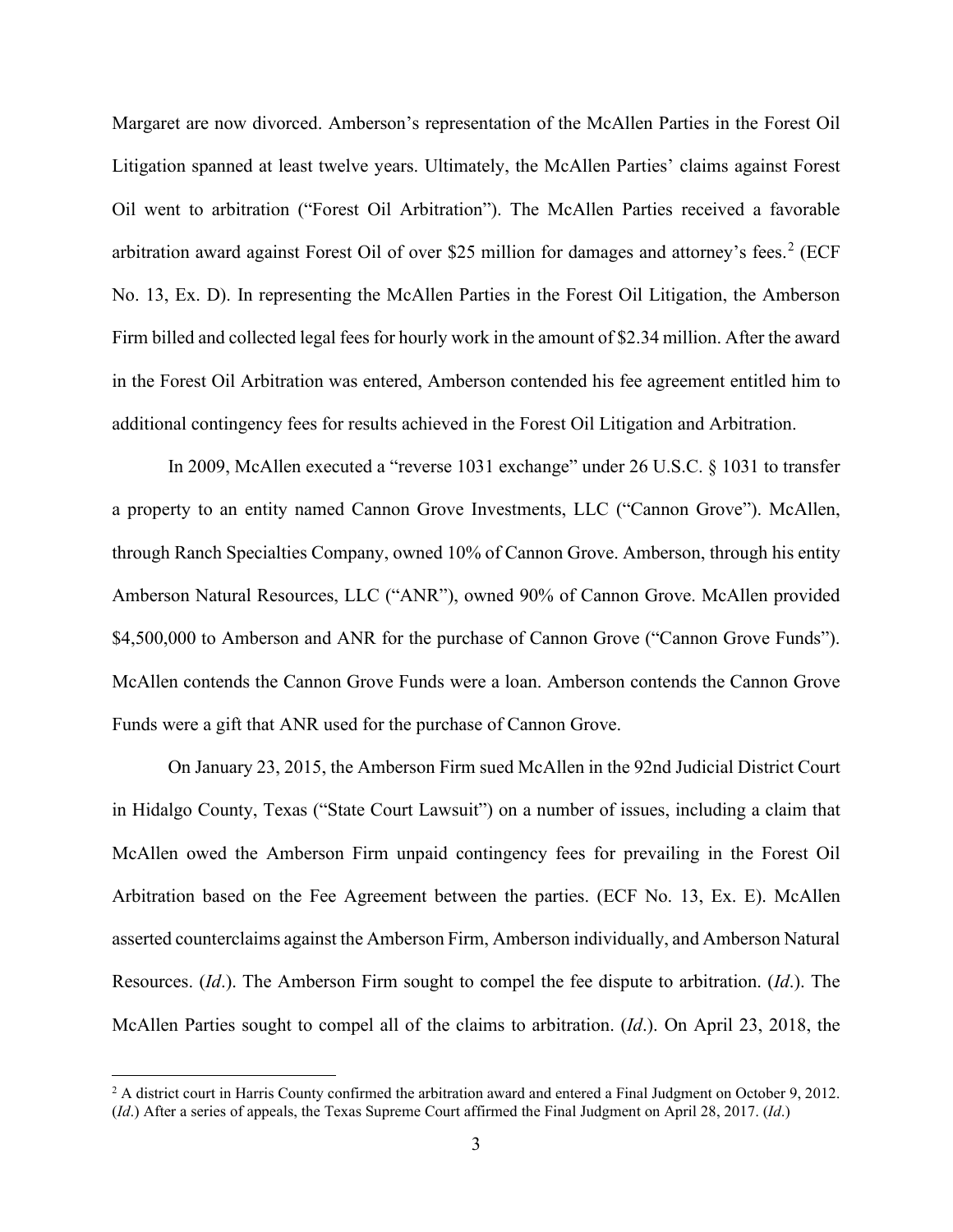Hidalgo County District Court issued an order referring all of the parties' claims in the State Court Lawsuit to arbitration.<sup>[3](#page-3-0)</sup> The parties chose Tom Collins ("Arbitrator" or "Collins") as arbitrator. The parties submitted extensive pre-arbitration and post-arbitration briefing. (ECF No. 13, Ex. A, p. 1) (ECF No. 13, Ex. A referred to hereinafter as "Award"). The parties "agreed to and submitted to the Arbitrator eight separate issues to be separately addressed and around which briefing, and exhibits were organized." (*Id*.). Collins conducted a ten-and-a-half-day arbitration hearing, which included 325 exhibits and testimony from seventeen witnesses including McAllen and Amberson.

On April 30, 2020, Collins issued an arbitration award ("Arbitration Award" or "Award") awarding McAllen damages against Amberson, the Amberson Firm, and ANR<sup>[4](#page-3-1)</sup> for certain transactions that occurred during the Forest Oil Litigation. For the purposes of this Adversary Proceeding, the relevant damages are for litigation expenses in the Forest Oil Litigation/Arbitration that Amberson "fraudulently bill[ed]" to McAllen for various costs that were never incurred ("False Litigation Expenses"), a line of credit from First Community Bank ("FCB Loan") that the Amberson Firm took out and McAllen repaid, a \$545,000 Promissory Note prepared by Amberson and made payable to McAllen (the "\$545,000 Promissory Note"), and certificates of deposit provided by McAllen as security collateral for a loan taken out at Jefferson Bank by the Amberson Firm (the "Jefferson Bank Loan"). (*Id*.).

On July 20, 2020, Amberson<sup>[5](#page-3-2)</sup> and ANR<sup>[6](#page-3-3)</sup> each filed a chapter 11 bankruptcy case in this Court. ANR removed the State Court Lawsuit to this Court, which initiated a separate adversary

<span id="page-3-0"></span><sup>&</sup>lt;sup>3</sup> In the State Court Lawsuit, Amberson contended that only issues related to its legal fee agreement for work on the Forest Oil Litigation were subject to arbitration. Regardless, the Hidalgo District Court referred all claims in the State Court Lawsuit to arbitration.

<span id="page-3-1"></span><sup>4</sup> The Arbitration Award found Amberson and the Amberson Firm were jointly and severally liable for all damages listed in the Arbitration Award. (Award, p. 51). The Award also found Amberson Firm and ANR were alter egos of Amberson, and that Amberson is personally liable for the claims proven against the Amberson Firm and ANR. (*Id*. p. 48). Amberson is the only named defendant in this lawsuit.

<span id="page-3-2"></span><sup>&</sup>lt;sup>5</sup> Amberson's individual chapter 11 petition is Case No. 20-51324-cag (the "Amberson Bankruptcy Case").  $6$  ANR's chapter 11 petition is Case No. 20-51302-cag (the "ANR Bankruptcy Case").

<span id="page-3-3"></span>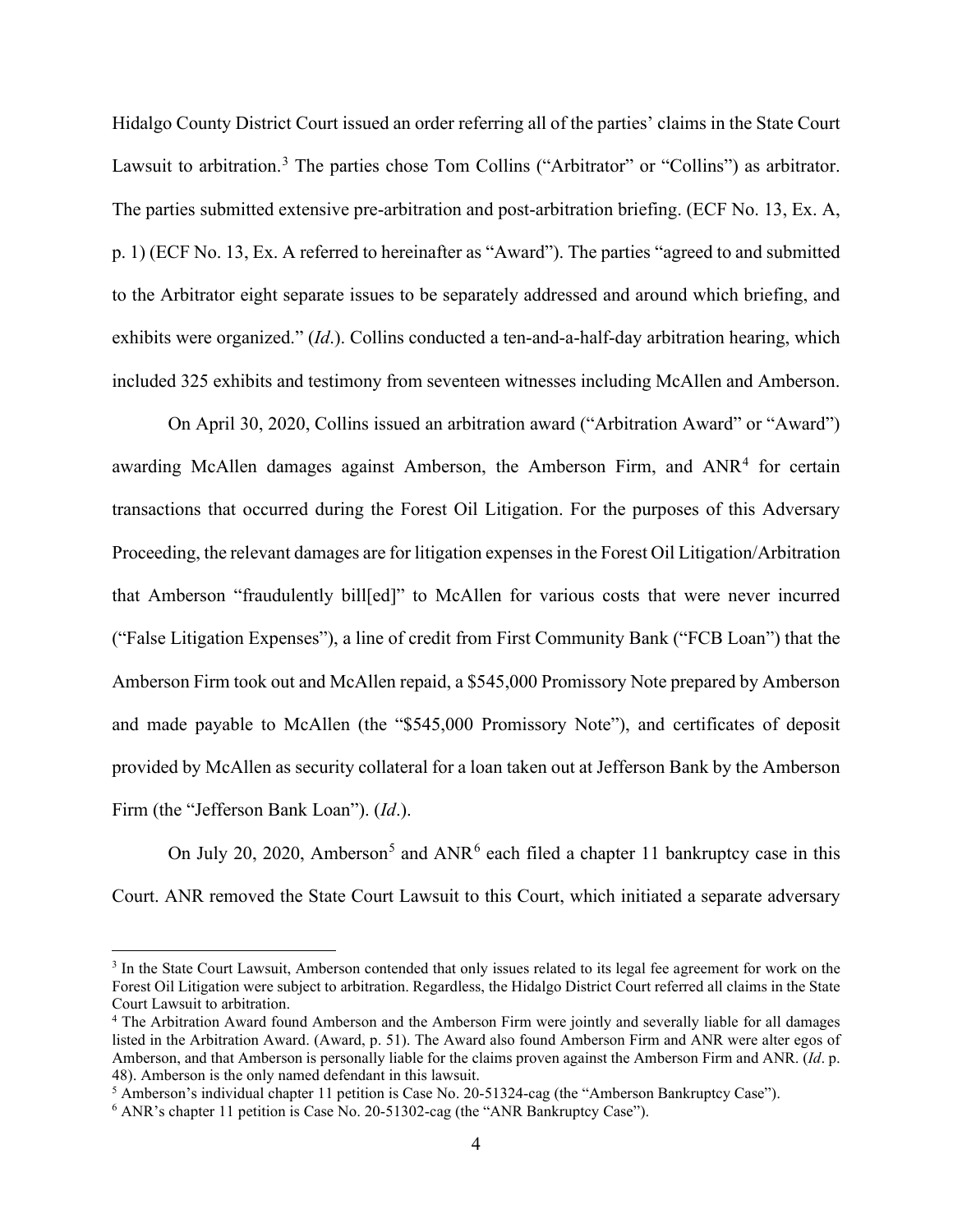proceeding, Adv. No. 20-05046-cag (the "ANR Adversary").<sup>[7](#page-4-0)</sup> In the ANR Adversary, the McAllen Parties moved to confirm the Arbitration Award (Adv. No. 20-05046-cag, ECF No. 12). Thereafter, Amberson, the Amberson Firm, and ANR (collectively, the "Amberson Parties") moved to vacate or modify the Arbitration Award (Adv. No. 20-05046-cag, ECF No. 19). The Court held a hearing and received evidence and argument on the Motion to Confirm Arbitration Award and Motion to Modify or Vacate Arbitration Award. On September 11, 2020, the Court issued an oral ruling confirming the Arbitration Award in full. The Court entered its Order Granting McAllen Parties' Motion to Confirm Pre-Petition Arbitration Award on September 23, 2020 (Adv. No. 20-05046-cag, ECF No. 36) and its Order Denying the Motion to Vacate or Modify Arbitration Award filed by the Amberson Parties (Adv. No. 20-05046-cag, ECF No. 37). The Court also issued a Final Judgment on September 23, 2020 (Adv. No. 20-05046-cag, ECF No. 38).

After the Court entered its Final Judgment, Amberson filed a Notice of Appeal (Adv. No. 20-05046-cag, ECF No. 43) (the "Amberson Appeal") to appeal this Court's Order Granting McAllen Parties' Motion to Confirm Pre-Petition Arbitration Award (Adv. No. 20-05046-cag, ECF No. 36); Order Denying the Motion to Vacate or Modify Arbitration Award filed by the Amberson Parties (Adv. No. 20-05046-cag, ECF No. 37); and the Final Judgment (Adv. No. 20- 05046-cag, ECF No. 38). The Amberson Appeal is presently pending at the United States District Court for the Western District of Texas, Case No. 5:20-cv-01193-FB. As of the date of this Memorandum Opinion, the parties have completed briefing in the Amberson Appeal. After the Amberson Appeal was filed, this Court denied Amberson's Motion to Stay Judgment Pending Appeal (Adv. No. 20-05046-cag, ECF No. 49).

<span id="page-4-0"></span><sup>7</sup> The State Court Lawsuit was removed from the Hidalgo County District Court to the United States Bankruptcy Court for the Southern District of Texas. Judge Eduardo Rodriguez granted a Joint Motion to Transfer Venue on July 31, 2020. (Adv. No. 20-05046-cag, ECF No. 9). This Court received a Notice of Removal (Adv. No. 20-05046-cag, ECF No. 1). The case was received into the Western District of Texas on July 31, 2020.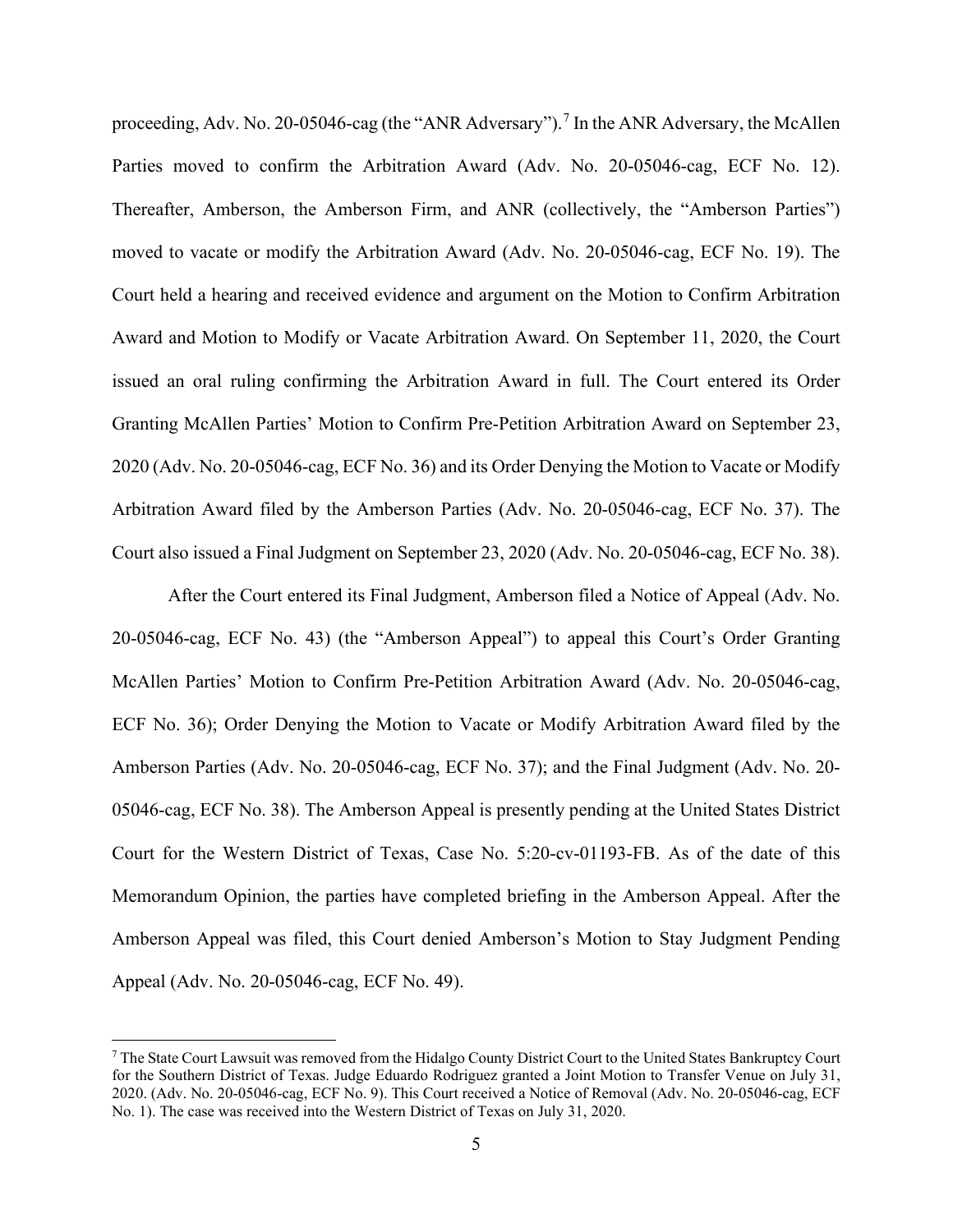#### **SUBSTANCE OF THE ARBITRATION AWARD**

### **I. False Litigation Expenses**

At Arbitration, McAllen alleged he paid Amberson and/or the Amberson Firm \$2,985,00.00 for non-existent bonds, retainers, and other charges Amberson solicited in furtherance of the Forest Oil Litigation. McAllen sought recovery for Amberson's alleged breach of fiduciary duty, fraud, violations of the Texas Theft Liability Act, conversion, and an additional award of exemplary and statutory damages. (Award, p. 17).

In response, Amberson alleged he was entitled to payment of a contingent fee for successfully arbitrating the Forest Oil Litigation and receiving a sizeable award for the McAllen Parties. Amberson contended the McAllen Parties could offset the False Litigation Expenses against his contingent fee award. Amberson also argued—alternatively—if he was not awarded the contingent fee, then he was not responsible to the McAllen Parties for the False Litigation Expenses because McAllen paid Amberson those funds pursuant to a "wink-and-nod arrangement." According to Amberson, the Amberson Firm would send invoices for legal expenses with an understanding that those funds would be "re-purposed" to subsidize Amberson's firm and family expenses during the Forest Oil Litigation. At the time of the Forest Oil Litigation, Amberson was married to McAllen's daughter Mary Margaret.

The Arbitration Award did not find Amberson was entitled to a contingent fee. Moreover, the Arbitration Award awarded the McAllen Parties \$2,583,700.00 for False Litigation Expenses. In awarding damages for False Litigation Expenses, the Arbitration Award considered the evidence submitted and testimony elicited at the ten-and-a-half-day arbitration hearing. The Arbitration Award discussed the following subcategories of charges at issue.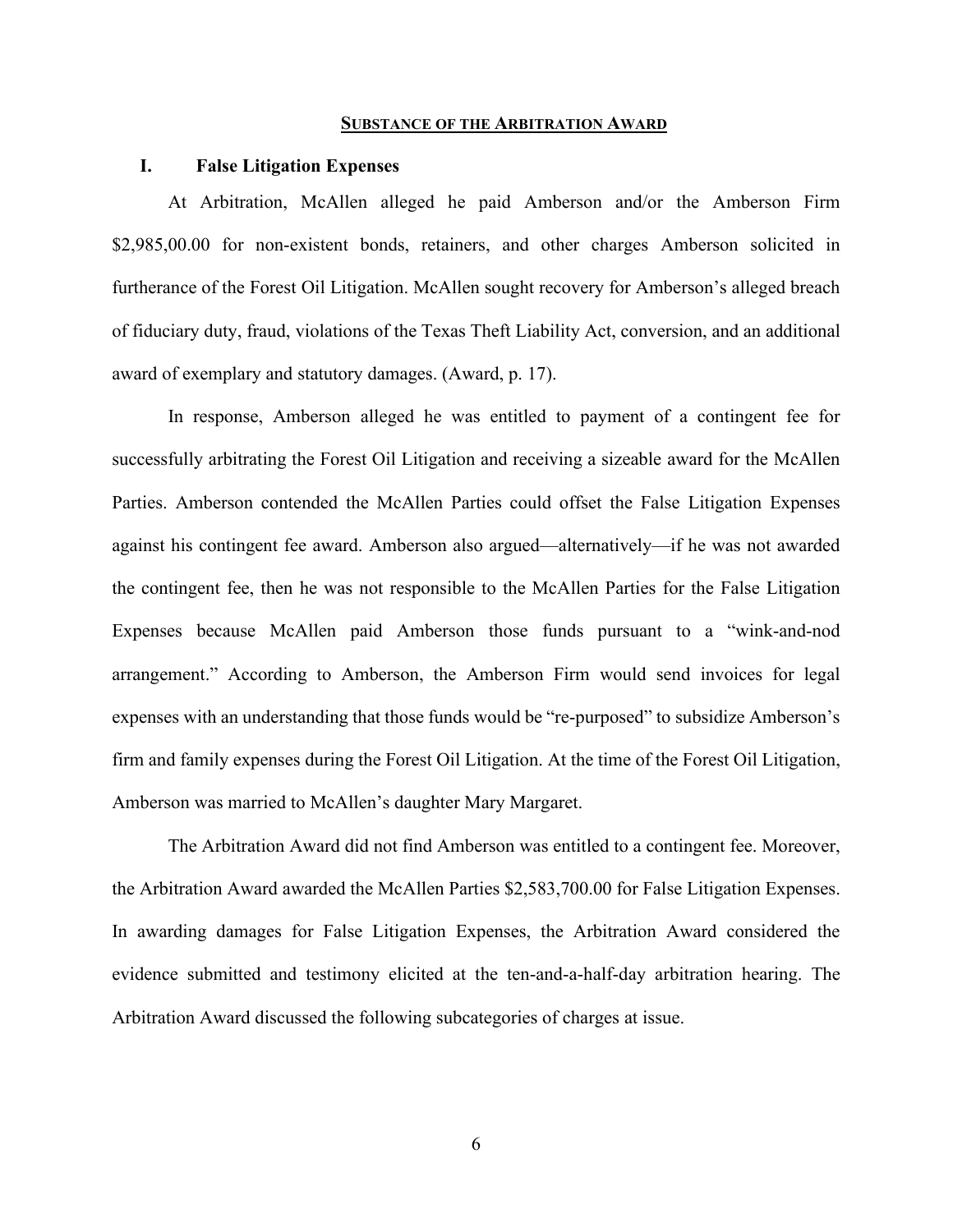- **"Hidalgo County Bond" of \$250,000.00**: On February 25, 2005, the Amberson Firm sent McAllen a letter informing him that he would need to pay a "cost bond" of \$250,000 for "granting . . . our Motion for Entry upon the Premises of the Forest Gas Plant." The Amberson Firm represented the funds were for a "request [that] the Court cut in half and is fair and equitable . . . ." (Award, p. 18). On March 2, 2005, McAllen submitted a check to the Amberson Firm for \$250,000. The Arbitrator determined "Amberson's statements in his letter to McAllen requiring a \$250,000 payment pursuant to a Court Order . . . were not true." (*Id*.). On cross-examination, Amberson did not indicate expenses sought in the letter were part of his "wink and nod" agreement; rather, he "tried to justify it with very confusing and unsupported explanations" that the Arbitrator found "not credible." (*Id*., p. 19).
- **"American Arbitration Association Initial Retainer Fee" of \$100,000.00**: On May 19, 2005, Amberson faxed Mr. and Mrs. McAllen a letter invoicing them \$225,000 for expert retainers and \$100,000 for "American Arbitration Association (Arbitration Fee)." (*Id*.). The May 19 letter included a lengthy explanation regarding the process of appointing an arbitrator from the American Arbitration Association. The May 19 letter represented that Forest Oil had already chosen an AAA arbitrator and explained that selection of an arbitrator of choice through AAA would "prevent the Defendants from gaining an upper hand in the [Forest Oil Litigation." (*Id*.). Within a week, McAllen remitted a check for \$325,000. The Arbitrator found "[n]one of the five expense items were valid." (*Id*.). "The AAA was never in any way involved in the Forest Oil Litigation." (*Id.).* Amberson never paid \$100,000 to the American Arbitration Association. (*Id*.).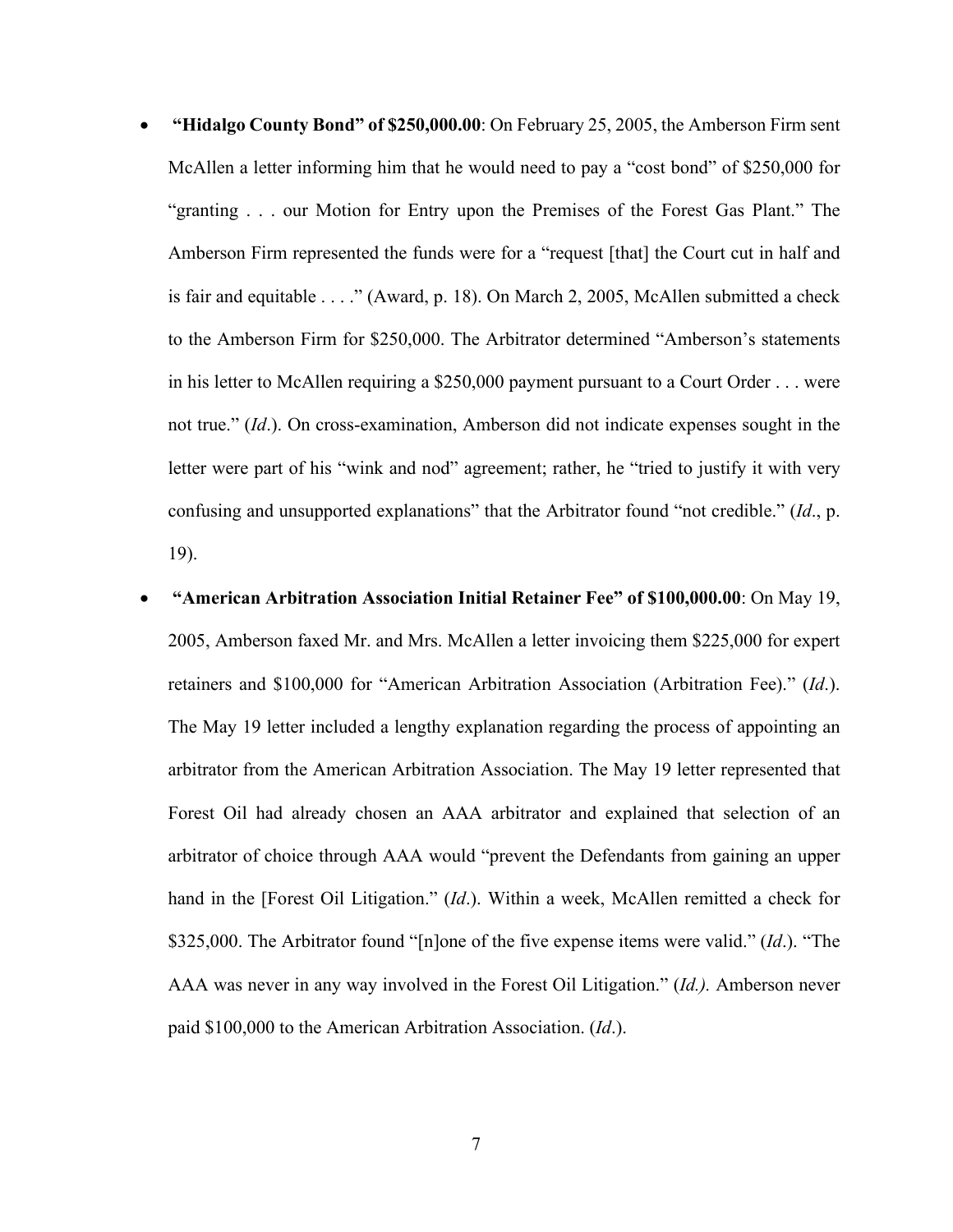- **"Arbitration Appeal Bond" of \$300,000.00**: After years of protracted litigation in the Forest Oil Litigation, the Texas Supreme Court found the case was arbitrable. Ten days after the Texas Supreme Court issued its ruling in *Forest Oil Corp. v. McAllen* which directed the parties to arbitration, Amberson mailed McAllen a bill dated September 16, 2008 for an arbitration appeal bond in the amount of \$300,000 as a "reimbursable expense." (*Id.* p. 21). McAllen submitted a check to the Amberson Firm for \$300,000 about twelve days later. Amberson deposited the money into his operating account and spent it. (*Id*. p. 22).
- **"Harris County Arbitrator Compensation" for \$250,000.00**: On December 7, 2009, Amberson wrote and faxed McAllen a letter stating, "[t]he Court requested that we deposit with the registry of the Court the sum of  $[\$250,000] \ldots$  by December 9, 2009" to ensure that arbitrators will have an incentive to remain on the panel. McAllen paid the \$250,000 within two days as requested. The funds were deposited into the Amberson Firm's IOLTA account and then transferred to the Amberson Firm's operating account. Amberson's thenlaw partner, Larissa Hood, who assisted with the Forest Oil Litigation, testified that the Harris County District Court never ordered \$250,000.00 to be paid into the Court's registry. (*Id*. p. 24). The Arbitration Award concludes there is no evidence or testimony that the \$250,000 was paid by Amberson into the Court's registry. (*Id*. p. 25).
- **"Expert Retainers" of \$1,683,700**: Throughout the Forest Oil Litigation, the Amberson Firm billed McAllen \$1,685,000 for expert retainers. These monies were billed as "reimbursable expenses." (*Id.).* The Arbitrator concluded those expenses were primarily "made-up expenses" for false invoices. (*Id.*). The Arbitrator reviewed amounts allegedly paid to named experts. The Arbitrator determined that of the \$1,685,000.00 the Amberson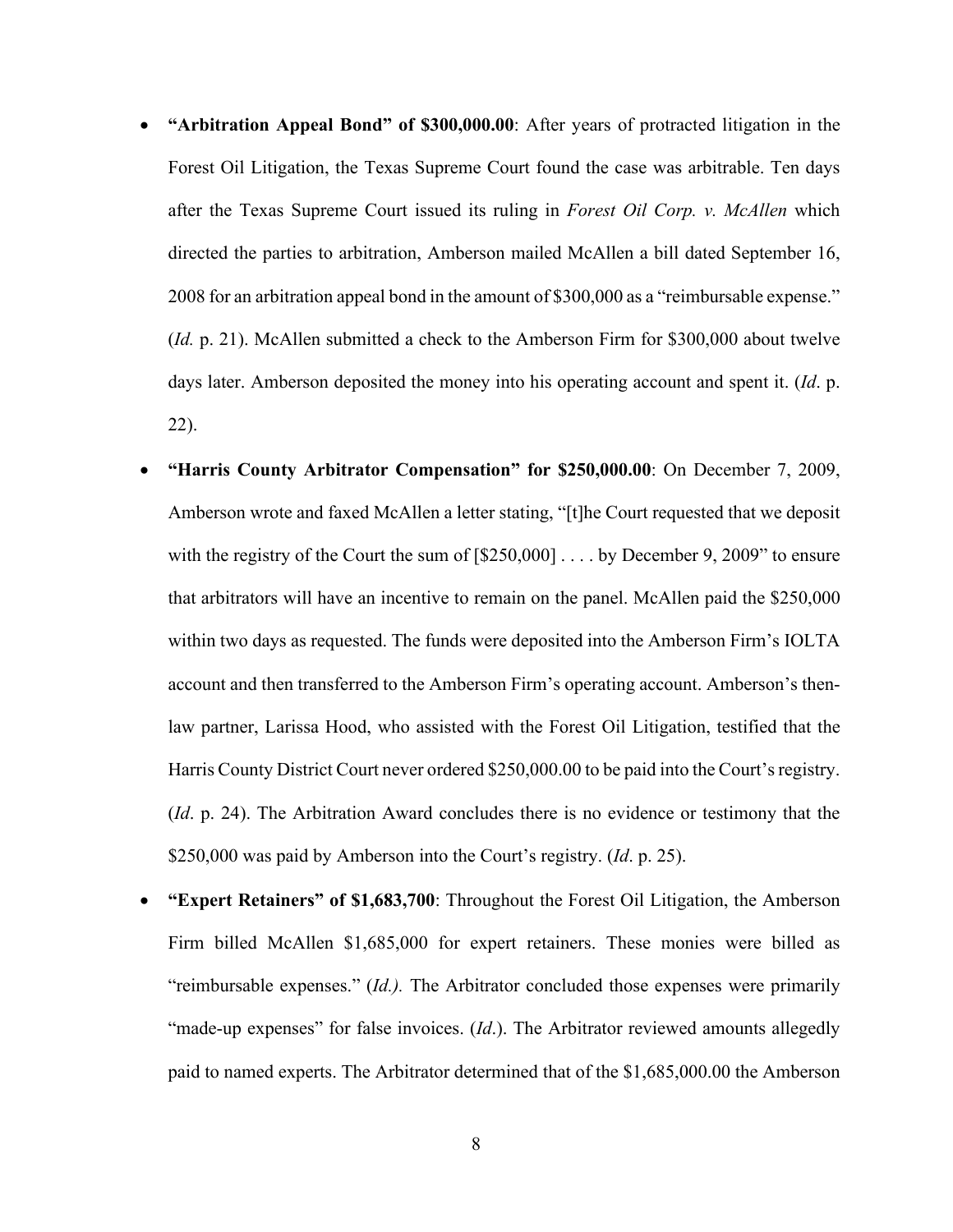Firm received from McAllen to "hire experts or conflict them out," Amberson retained \$1,683,700.00. (*Id*. at 27). The funds were not held in trust, nor were they paid to the experts. (*Id*.).

At Arbitration, Amberson's defense was that he and McAllen had a "wink and nod understanding" so he "was generating invoices and requests on any basis [he] could use to allow McAllen to deduct the expenses and allow [himself] to 're-purpose' the payments and use them as [he] saw fit." (*Id*. p. 29). Still, the Arbitrator found Amberson's "attempts under cross-examination at explanation and justifications on made-up requests were not defensible." (*Id*.). After weighing witness testimony and documentary evidence, the Arbitrator did not find any evidence credible in supporting a special understanding between Amberson and McAllen. (*Id.)*. The Arbitrator determined Amberson engaged in a breach of fiduciary duties, fraud, and violations of the Texas Theft Liability Act ("TTLA"), and conversion by accepting the False Litigation Expenses. Consequently, the Arbitrator awarded damages to the McAllen Parties in the principal amount of \$2,583,700.00.[8](#page-8-0)

## **II. First Community Bank Loan**

The Amberson Firm took out a line of credit with First Community Bank ("FCB Loan") starting in 2005. (*Id*. p. 34). Amberson renewed the FCB Loan multiple times, with the line of credit approaching \$2,000,000.00 by June 21, 2012. (*Id*.). Amberson "falsely represented to McAllen that the [FCB Loan] was used to cover arbitration expenses." (*Id*. p. 35). To repay the FCB Loan, McAllen borrowed \$2,000,000 from Bank of America on June 21, 2012 (the "BOA Loan"). McAllen also reimbursed Amberson for all interest paid on the FCB Loan, which totaled

<span id="page-8-0"></span><sup>8</sup> The damages were broken down in the Arbitration Award as follows: (1) \$2,583,700.00 in actual damages; (2) \$1,100,000.00 in pre-judgment interest; and (3) \$42,000.00 as statutory damages under the TTLA. (Arbitration Award, pp. 33–34).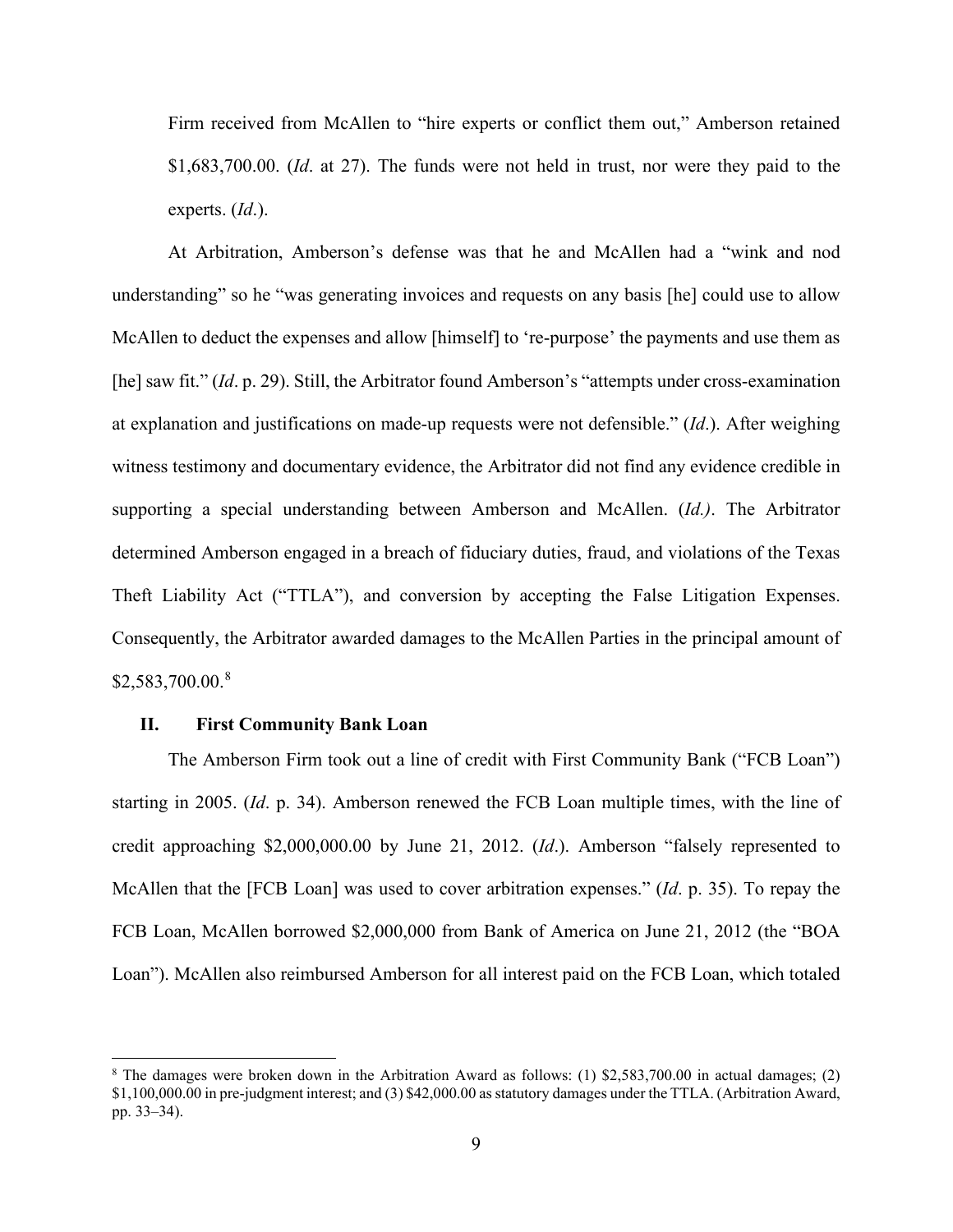\$652,953.13. (*Id*.). In 2017, McAllen paid off the BOA Loan, which included interest. Amberson acknowledged that McAllen paid \$2,652,953.13 on account of the FCB Loan.

The Arbitrator concluded there is no evidence that the FCB Loan was used for payment of expenses in the Forest Oil Arbitration. (*Id*.). Amberson conceded he "benefited" from McAllen paying the FCB Loan plus interest. Amberson, however, contended he was entitled to a contingent fee for prevailing in the Forest Oil Arbitration, and that the \$2,652.953.13 paid by McAllen to satisfy the FCB Loan and reimburse Amberson for interest paid should be offset against his contingent fee. The Arbitrator "weighed evidence cited under case law in the briefing." (*Id*. pp. 34–35).

The Arbitration Award grants McAllen's claims for equitable subordination and unjust enrichment but does not recite the legal elements or explain how the facts apply to the legal elements. (*Id*. p. 35). McAllen's claim for breach of fiduciary duty was also granted. In justifying why the claims were granted, the Arbitration Award states:

Amberson and his firm breached numerous fiduciary duties owed to his client McAllen, including to refrain from self-dealing and to inform his client in writing of a conflict of interest; to act with absolute candor, openness and honesty; to disclose all material matters; and to act in utmost good faith, honest dealing and integrity.

(*Id*. p. 35). The Arbitration Award grants damages of \$2,652,953.13. This Court confirmed the Arbitration Award in full. (Adv. No. 20-05046, ECF No. 36).

### **III. \$545,000 Promissory Note**

Amberson executed a promissory note for \$545,000 payable to McAllen (the "\$545,000 Note"). Amberson testified the purpose of the \$545,000 Note was to reduce his 2007 income for tax purposes. As a result of the \$545,000 Note, the Amberson Firm's income on IRS Form 1099 was reduced from \$1,762,010.74 to \$1,217,010.74. (Award, p. 36). The Arbitrator found the "tax benefit to Amberson as the promisor established adequate consideration to support the promissory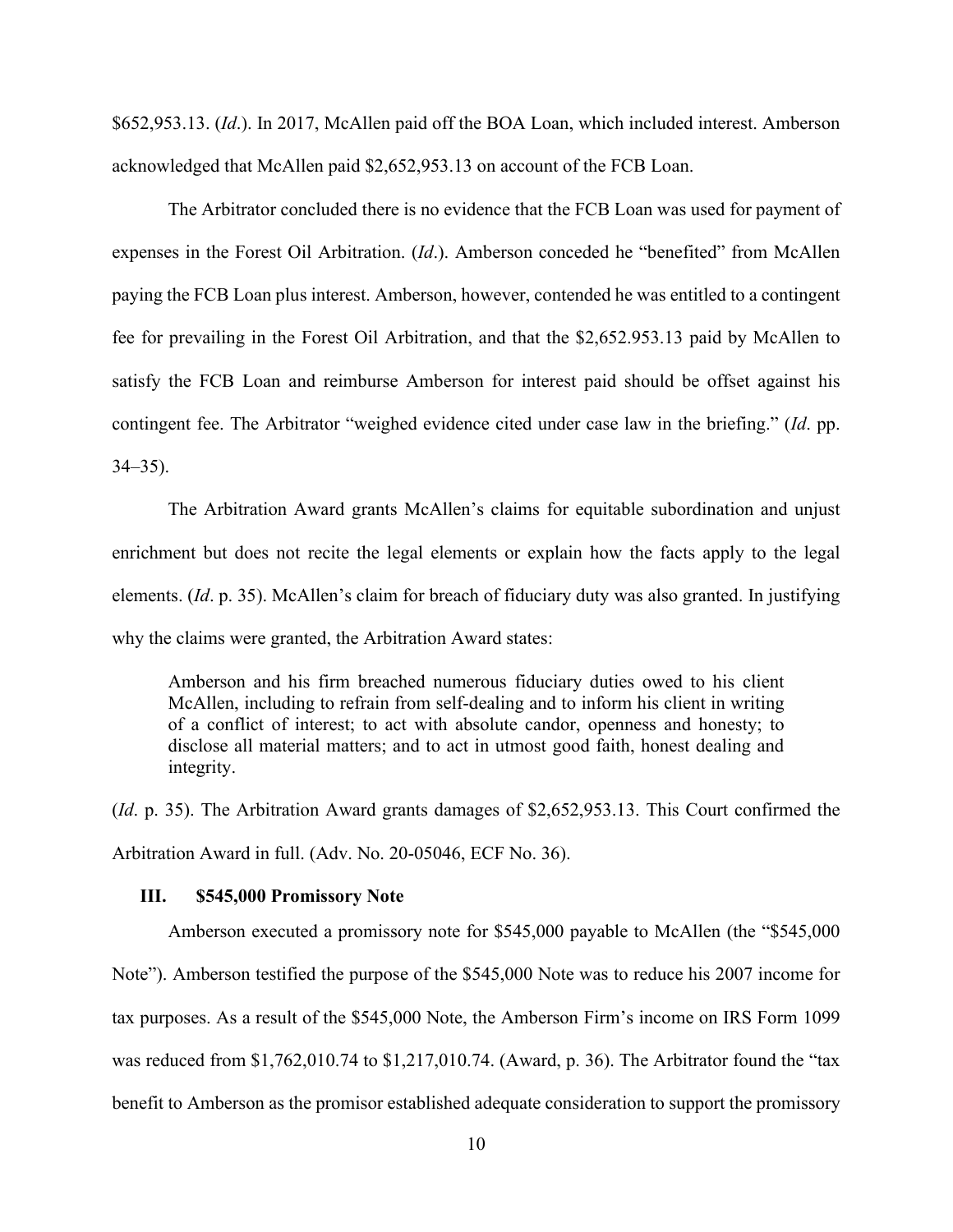note contract." (*Id*.).

The \$545,000 Note matured in 2017. Amberson did not pay McAllen on the \$545,000 Note. As such, the Arbitration Award concludes "McAllen is entitled to recovery of the \$545,000.00 principal amount against Amberson for breach of contract." (*Id*.). The Award also found the damages arising from the \$545,000 Note transaction amount to a breach of fiduciary duties, stating:

Amberson and his Firm as McAllen's lawyers breached fiduciary duties owed McAllen as the client, including to refrain from self-dealing and to inform the client in writing of a conflict of interest; to act with absolute candor, openness and honesty; to disclose all material matters; and to act in utmost good faith, honest dealing and integrity.

(*Id*.). The Arbitration Award characterizes the \$545,000 Note transaction as "an improper selfinterested transaction by a fiduciary [Amberson] who desired to lower his tax liability for 2007." (*Id*. p. 36). Ultimately, the Arbitrator stated McAllen is entitled to recover \$916,257.00 from Amberson (the principal balance of the \$545,000 Note plus pre-judgment interest of \$371,257.00). (*Id*.). This Court confirmed the Arbitration Award in full. (Adv. No. 20-05046, ECF No. 36).

## **IV. Jefferson Bank Loan**

During the Amberson Firm's representation of the McAllen Parties in the Forest Oil Arbitration, Amberson asked McAllen to provide collateral to fund a loan from Jefferson Bank. (Award, p. 43). Amberson represented that the Jefferson Bank loan would fund the Forest Oil Arbitration. (*Id*.). McAllen and his wife pledged certificates of deposit worth \$1,750,000.00 to collateralize a \$1,750,000.00 loan. Later, in 2011, McAllen and his wife pledged an additional \$2,250,000.00 to secure 100% of an additional loan sought by the Amberson Firm. (*Id*.). The Arbitrator concluded "there was no evidence that any loan proceeds were used for the Forest Oil Arbitration proceeding." (*Id*.). Instead, the Arbitration Award found "there was evidence the loan proceeds were used for other of Amberson's Firm's or personal expenses." (*Id*.).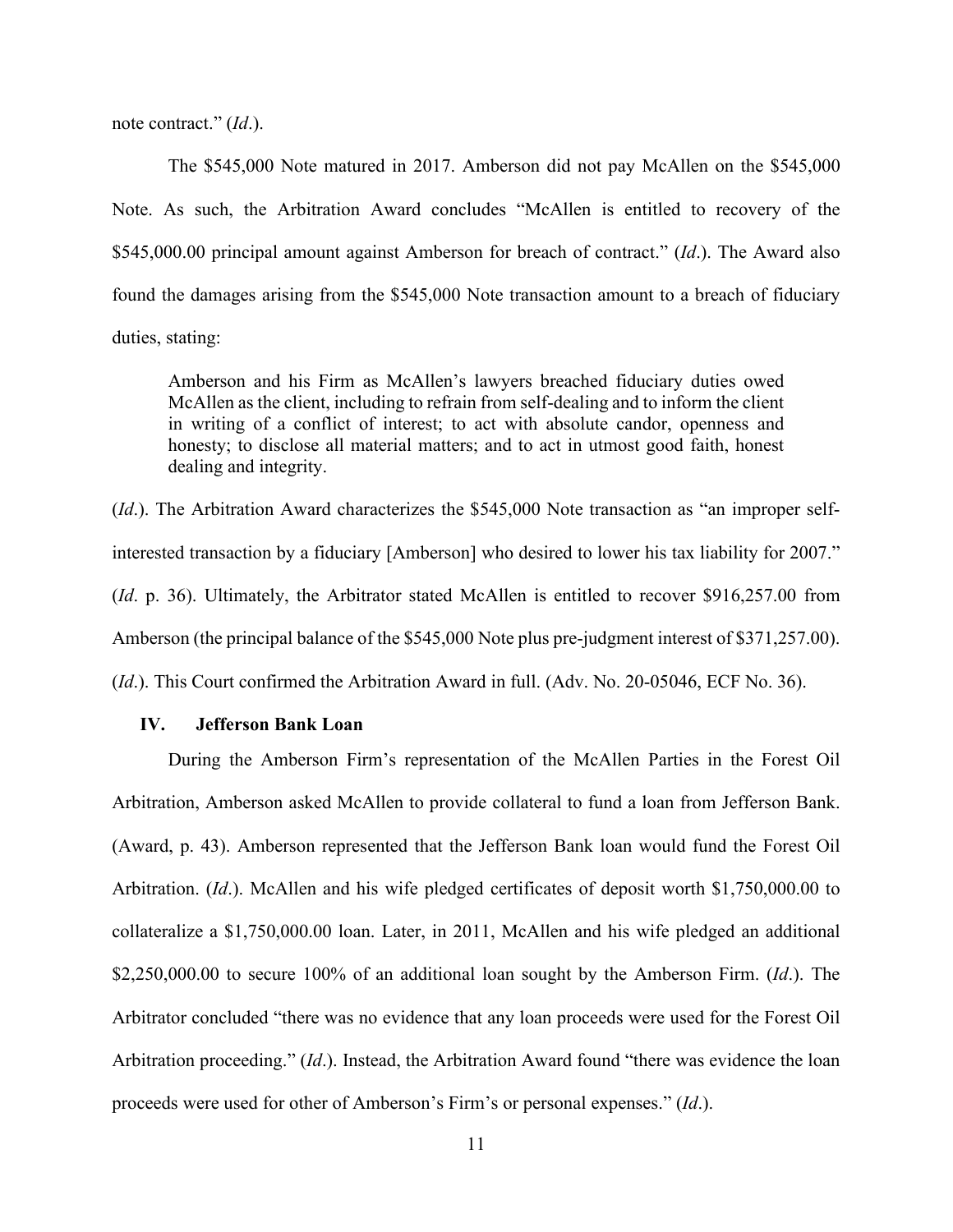The Arbitration Award concluded "the evidence establishes that Amberson by a false representation as to the use of the loan proceeds to fund Forest Oil Arbitration-related expenses induced McAllen . . . to pledge the certificates as 100% collateral for his Firm's loan." (*Id*.). The Arbitration Award also found that Amberson's inducement of the McAllen Parties to pledge collateral for the Jefferson Bank Loan constituted a breach of fiduciary duties by Amberson, including:

the duty to refrain from self-dealing or to use the attorney-client relationship to benefit his own interests, including the duty to timely inform the client of a conflict of interest; the duty to act with absolute perfect candor, openness, and honesty, without concealment or deception, and with full disclosure, including to inform the client of all material matters; and the duty of loyalty and utmost good faith, of fair and honest dealing, and to act with integrity of the strictest kind.

(*Id*.). Amberson's defense was that the intended source for repaying the Jefferson Bank Loan was recovery on his contingent fee claim. The Amberson Firm defaulted on the Jefferson Bank Loan. (Supplemental Award, p. 1). On June 17, 2020, Jefferson Bank took control of the certificates of deposit pledged by Mr. and Mrs. McAllen and applied them to the Amberson Firm's outstanding indebtedness in the amount of \$1,750,301.21. (*Id*. p. 2). As such, the Arbitrator awarded the McAllen Parties actual damages of \$1,750,301.21. This Court confirmed the Arbitration Award in full. (Adv. No. 20-05046, ECF No. 36).

# **PARTIES' CONTENTIONS**

On October 23, 2020, Plaintiffs filed this Adversary Proceeding against Amberson asserting the four categories of damages awarded in the Arbitration Award discussed above are nondischargeable debts under 11 U.S.C.  $\S$   $\S$   $523(a)(2)(A)$ ,  $(a)(4)$ , and  $(a)(6)^9$  $(a)(6)^9$ . Thereafter, the McAllen Parties filed Plaintiffs' MSJ arguing the Arbitration Award and Final Judgment are entitled to preclusive effect in this Adversary Proceeding under collateral estoppel. According to

<span id="page-11-0"></span><sup>&</sup>lt;sup>9</sup> All section references hereinafter shall refer to 11 U.S.C. unless otherwise noted.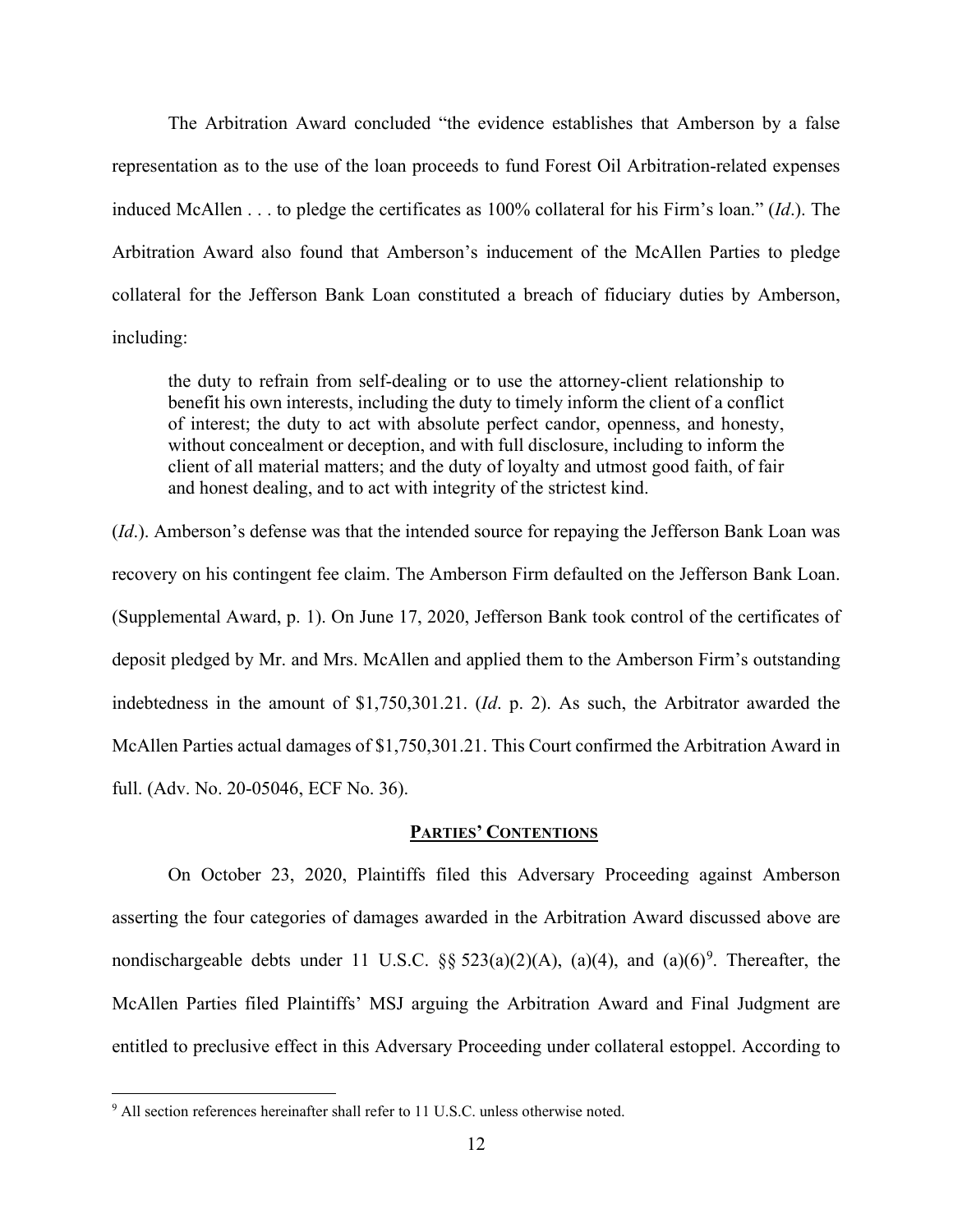the McAllen Parties, the Arbitrator adjudicated issues that are determinative of the nondischargeability claims brought in this case and the Arbitration Award establishes all of the essential elements of the McAllen Parties' claims under §§ 523(a)(2), (a)(4), and (a)(6). The McAllen Parties contend the findings in the Arbitration Award and Final Judgment have preclusive effect because this Court entered its Final Judgment on the Arbitration Award. (Adv. No. 20- 05046-cag, ECF No. 38).

In response, Amberson argues the Arbitration Award cannot be given preclusive effect because it lacks the legal elements and evidence necessary to support a finding that the Arbitration Award is nondischargeable. Amberson further argues he is not bound by the statements and arguments presented in the Arbitration because the Arbitration was not actually and fully litigated as is required for preclusion. Amberson contends the Award is too informal and imprecise for preclusive effect. According to Amberson, the purpose of initiating the State Court Litigation that led to Arbitration was for the Amberson Firm to recover a contingent fee claim from McAllen on the Forest Oil Litigation, which is "a wholly different legal dispute from the dischargeability dispute raised in the Complaint." (ECF No. 18, ¶ 8). Amberson argues the Arbitration Award itself—a document that the Arbitrator described as being a "'reasoned Award' which is . . . more detailed than a short-form 'standard Award' but is not in the form of formal Findings of Fact and Conclusions of Law" (Award, p. 2)—is not binding on this Court. Finally, Amberson argues the Award cannot be given preclusive effect because to do so would infringe on federal interests in dischargeability determinations.

Here, the Court must consider two issues. First, the Court must determine whether the Arbitration Award has preclusive effect under collateral estoppel. If the Arbitration Award has preclusive effect, then the Court must consider whether the Award substantiates that damages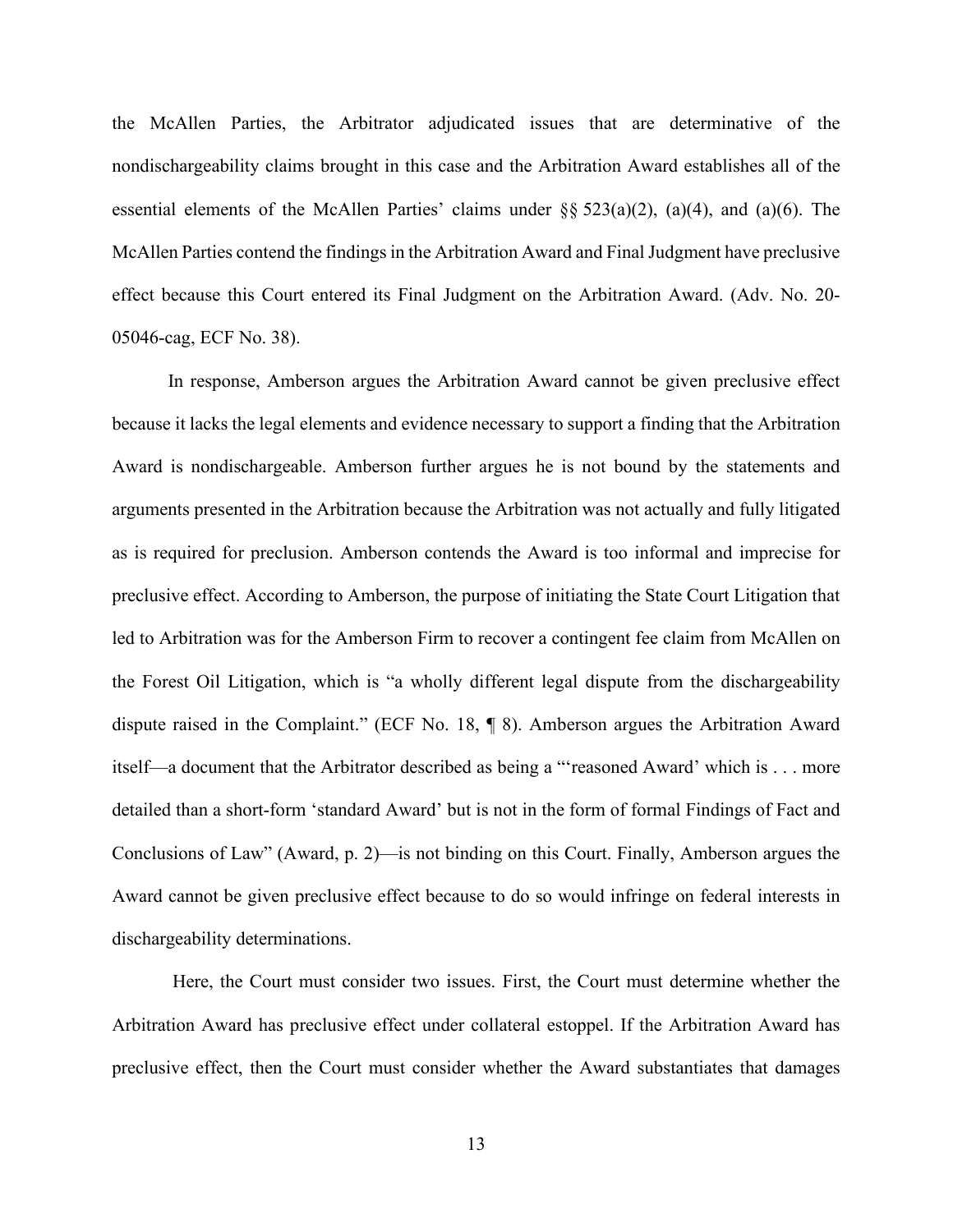owed by Amberson to McAllen for certain claims in the Award qualify as nondischargeable debts under §§ 523(a)(2)(A), (a)(4), and/or (a)(6) based on the Award. The Court analyzes each issue in turn.

#### **SUMMARY JUDGMENT STANDARD**

Bankruptcy Rule 7056 applies Rule 56(c) of the Federal Rules of Civil Procedure to adversary proceedings. Summary judgment is appropriate "if the pleadings, depositions, answers to interrogatories, and admissions on file, together with the affidavits, if any, show that there is no genuine issue as to any material fact and that the moving party is entitled to a judgment as a matter of law." Fed. R. Civ. P. 56(c); *Celotex Corp. v. Catrett*, 477 U.S. 317, 322 (1986). If summary judgment is appropriate, the Court may resolve the case as a matter of law. *Celotex Corp.*, 477 U.S. at 323; *Blackwell v. Barton*, 34 F.3d 298, 301 (5th Cir. 1994). The Fifth Circuit has stated "[t]he standard of review is not merely whether there is a sufficient factual dispute to permit the case to go forward, but whether a rational trier of fact could find for the non-moving party based upon evidence before the court." *James v. Sadler*, 909 F.2d 834, 837 (5th Cir. 1990) (citing *Matsushita Elec. Indus. Co., Ltd. v. Zenith Radio Corp.*, 475 U.S. 574, 586 (1986)).

To prevail on summary judgment, the moving party has the burden of showing the absence of a genuine issue of material fact and the appropriateness of judgment as a matter of law. *Union Planters Nat. Leasing v. Woods*, 687 F.2d 117 (5th Cir. 1982). Rule 56 contemplates a shifting burden. Once a properly supported motion for summary judgment is presented, "the nonmoving party must rebut with 'significant probative' evidence." *Ferguson v. Nat. Broadcasting Co., Inc.*, 584 F.2d 111, 114 (5th Cir. 1978) (citations omitted). Summary judgment "cannot be supported solely on the ground that . . . [the nonmoving party] failed to respond." *John v. State Board of La. (Bd. of Trustees for State Colleges and Universities)*, 757 F.2d 698, 709 (5th Cir. 1985). Where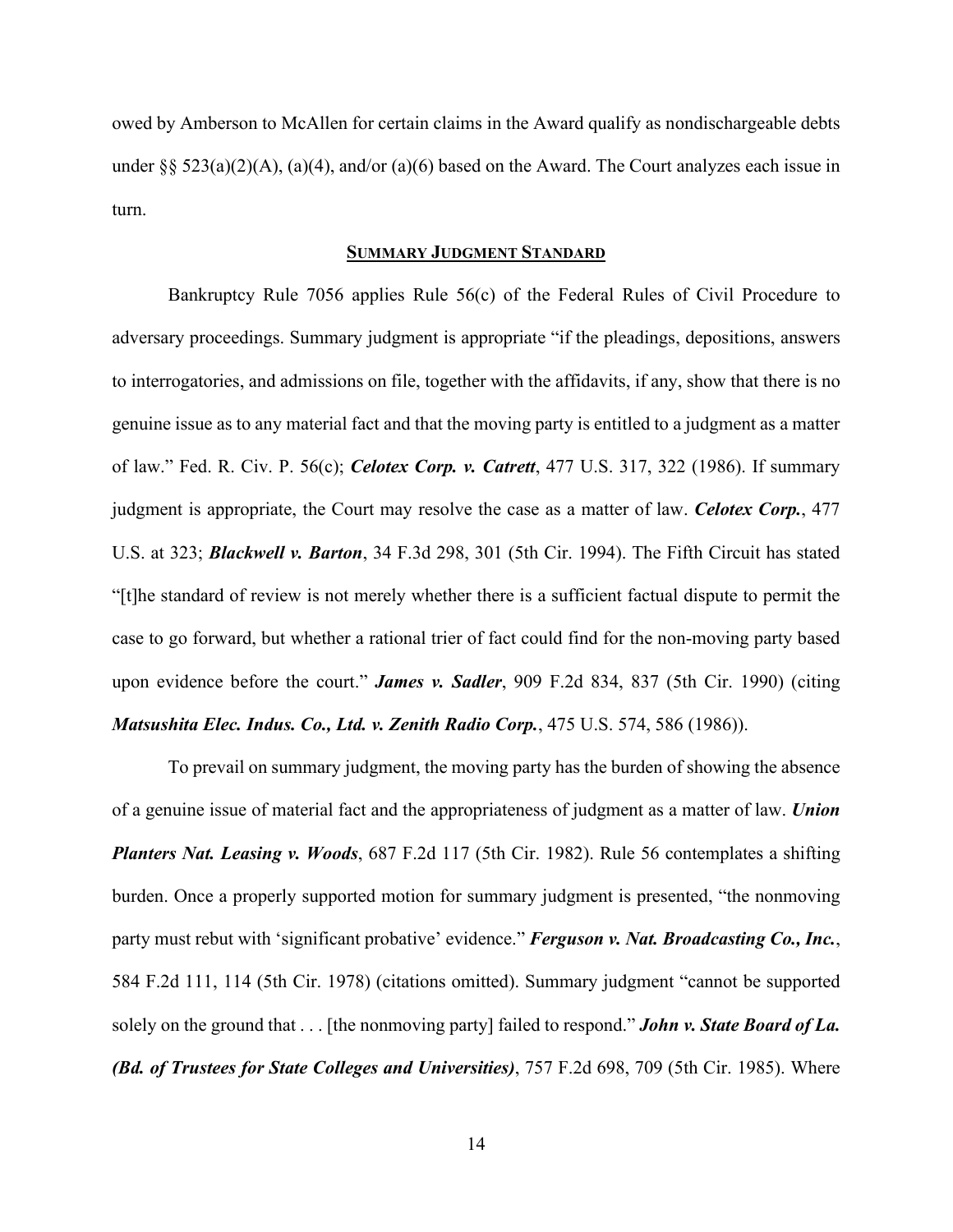the movant has made a sufficient showing of the absence of a genuine issue of material facts, however, "mere [unsworn] allegations in the pleadings are insufficient to show a triable issue of fact." *GHR Energy Corp. v. GHR Pipeline Corp. (In re GHR Energy Corp.)*, 62 B.R. 226, 231 (Bankr. S.D. Tex. 1986) (citing *Golden Oil Co. v. Exxon Co.*, 543 F.2d 548 (5th Cir. 1976)). If the record "taken as a whole, could not lead a rational trier of fact to find for the non-moving party, then there is no genuine issue for trial." *LeMaire v. Louisiana*, 480 F.3d 383, 390 (5th Cir. 2007). When there is no genuine issue for trial, the Court should grant summary judgment. *Id*.

### **LEGAL ANALYSIS**

### **I. Collateral Estoppel Effect of Arbitration Award**

The McAllen Parties argue the Arbitration Award is entitled to preclusive effect under collateral estoppel. Generally, the doctrine of collateral estoppel is applicable in discharge exception proceedings. *Sheerin v. Davis (In re Davis)*, 3 F.3d 113, 114 (5th Cir. 1993) (citing *Grogan v. Garner*, 498 U.S. 279, 284 (1991)). A prior judgment may bar discharge of the debt arising under that judgment if "(1) the law of the state where the judgment was rendered would give preclusive effect to the judgment and (2) under federal law, no exception to the full faith and credit statute, 28 U.S.C. § 1738 applies." *Wisely v. Horne (In re Horne)*, Adv. No. 10–5063, 2011 WL 350473, at \*4 (Bankr. W.D. Tex. Feb. 2, 2011)) (citing *Viking Dynamics, Ltd. v. O'Neill (In re O'Neill)*, 260 B.R. 122, 126 (Bankr. E.D. Tex. 2001)). Under Texas law, a party seeking to invoke collateral estoppel must establish: "(1) the facts sought to be litigated in the second case were fully and fairly litigated in the first; (2) those facts were essential to the prior judgment; and (3) the parties were cast as adversaries in the first case." *Pancake v. Reliance Ins. Co. (In re Pancake*), 106 F.3d 1242, 1244 (5th Cir. 1997). The state law test is different from the federal common law test; however, the federal common law test must be considered in determining if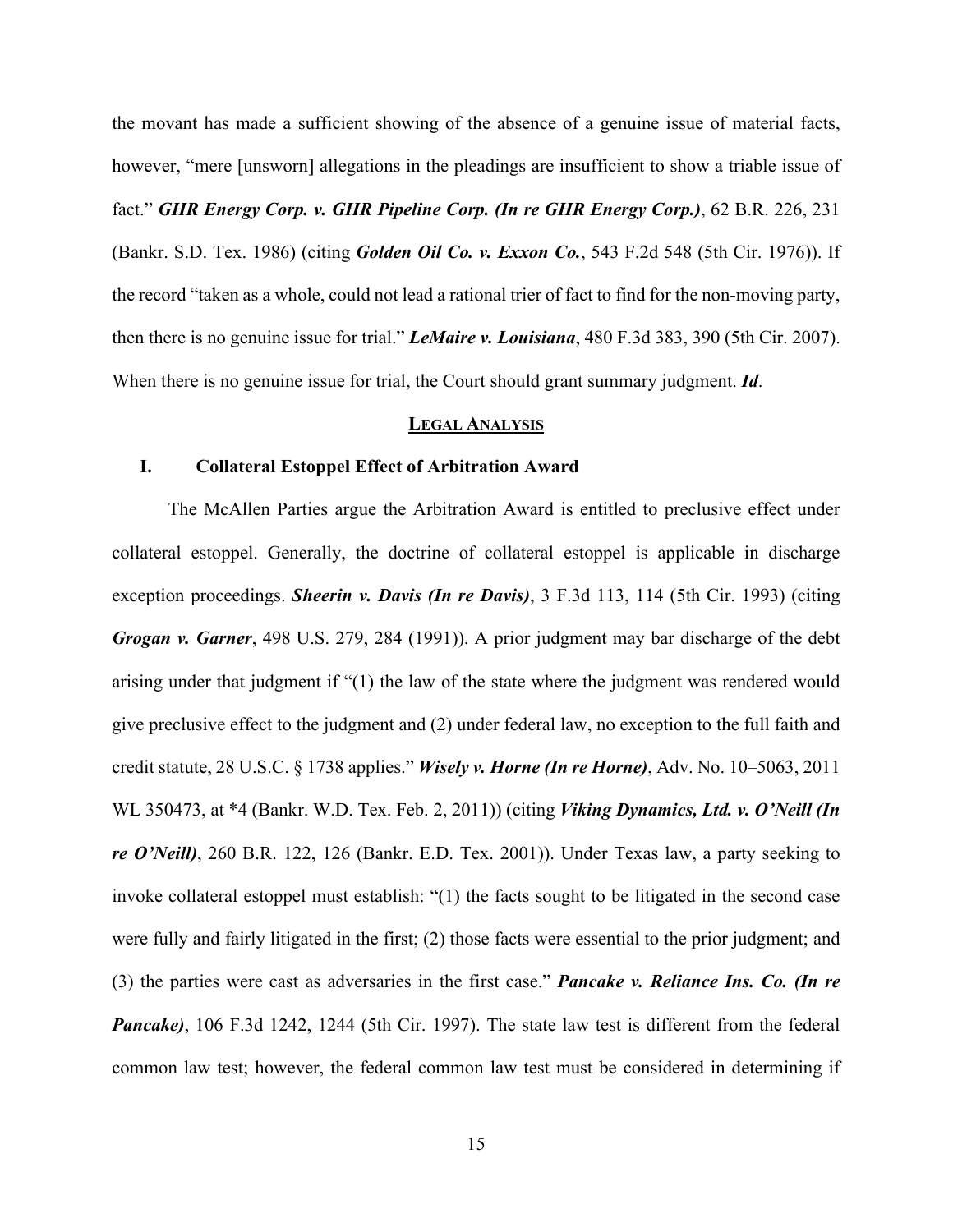collateral estoppel applies in a bankruptcy non-dischargeability claim. *Horne*, 2011 WL 350473, at \*3. The federal test, which places the burden on the party invoking estoppel, provides:

(1) the issue at stake must be identical to the one involved in the prior action; (2) the issue must have been actually litigated in the prior action; and (3) the determination of the issue in the prior action must have been a necessary part of the judgment in that earlier action.

*RecoverEdge v. Pentecost*, 44 F.3d 1284, 1290 (5th Cir. 1995) (citing *Davis*, 3 F.3d at 114). Stated differently, "[c]ollateral estoppel applies in bankruptcy courts only if, *inter alia,* the first court has made specific, subordinate, factual findings on the identical dischargeability issue in question that is, an issue which encompasses the same *prima facie* elements as the bankruptcy issue—and the facts supporting the court's findings are discernible from that court's record." *Dennis v. Dennis (In re Dennis)*, 25 F.3d 274, 278 (5th Cir. 1994) (citations omitted).

To determine if a case was "fully and fairly litigated" for the purposes of collateral estoppel, the Court must have "record evidence demonstrating that the state court conducted a hearing at which [the creditor] was put to its evidentiary burden." **Pancake**, 106 F.3d at 1245. In *Garner v. Lehrer (In re Garner)*, the Fifth Circuit held that default judgments are considered to have been fully and fairly adjudicated when the trial court conducts a hearing or trial where the plaintiff met his evidentiary burden. 56 F.3d 677, 681 (5th Cir. 1995).

Here, the Award shows Collins conducted a ten-and-a-half-day arbitration hearing, which included 325 exhibits spanning seventeen 3-ring binders, and testimony from seventeen witnesses including McAllen and Amberson. (Award, p. 2). "The Arbitrator took all the exhibits into evidence with the understanding each exhibit would be given appropriate weight as assessed and weighed by the Arbitrator." (*Id*.). The parties submitted extensive pre-arbitration and postarbitration briefing. (*Id*.). Moreover, the parties "agreed to and submitted to the Arbitrator eight separate issues to be separately addressed and around which briefing and exhibits were organized."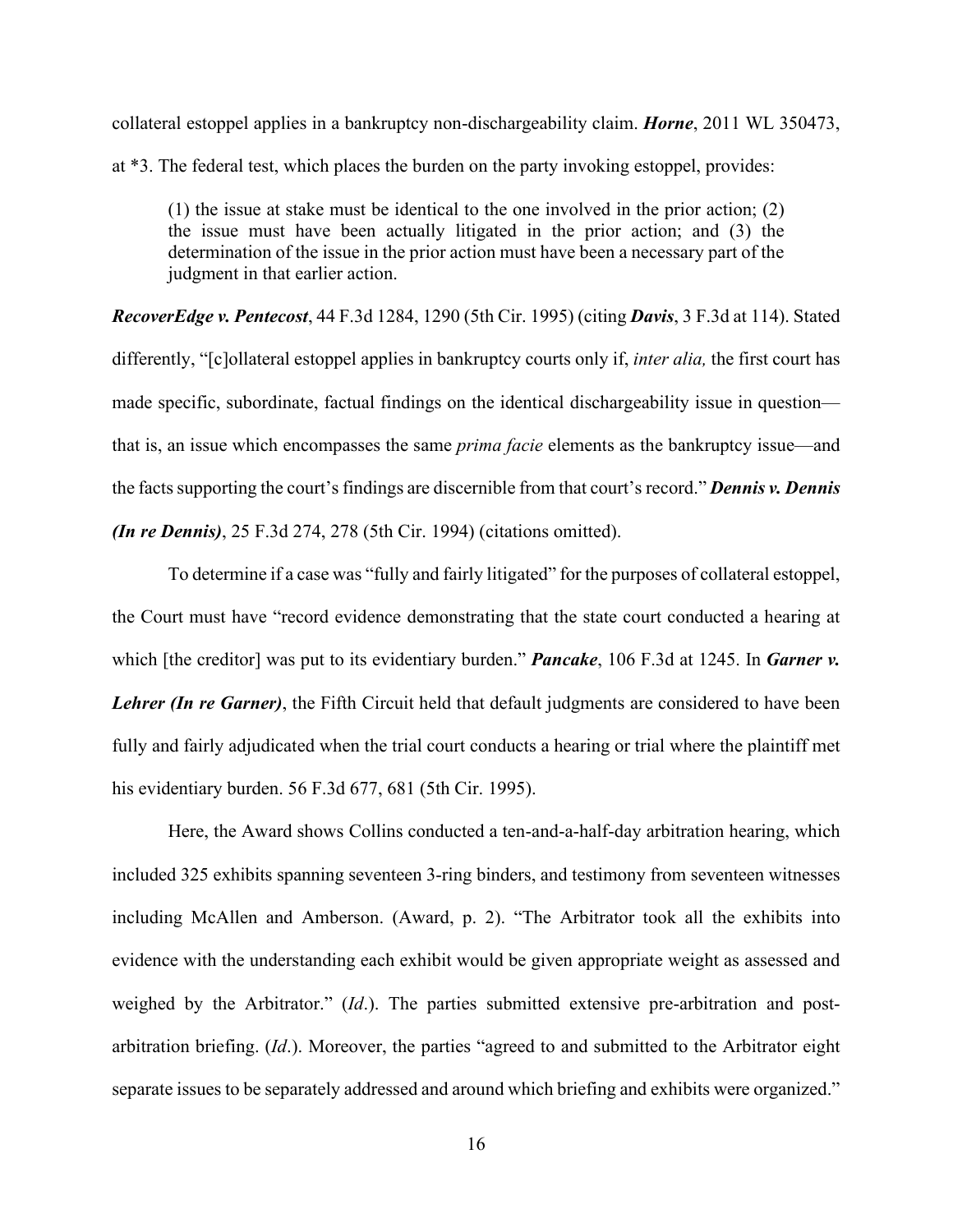(*Id*.). In this Court, Amberson challenged the final and binding effect of the arbitration by moving to modify or vacate the Arbitration Award (Adv No. 20-05046, ECF No. 19). After considering Amberson and McAllen's arguments regarding confirming the Arbitration Award, this Court determined it was appropriate under Texas law to confirm the Award and enter a Final Judgment. (Adv. No. 20-05046, ECF No. 36).

Amberson contends the Award was not fully litigated because McAllen's Affidavit attached to his MSJ "suggests that the Arbitrator did not have a fully developed evidentiary record in making the Award." (ECF No 18, ¶ 40). Amberson argues that his participation in the Arbitration was based on his claims to recover on a contingency fee agreement he had with the McAllen Parties concerning the Forest Oil Litigation. (*Id*., ¶ 42). Amberson alleges he "had no incentive in the Arbitration to fully litigate the elements of fraud or defalcation . . . [because] McAllen's fiduciary duty, fraud, and theft claims  $\lceil \cdot \rceil$  did not serve to meaningfully enhance the damages in the Award." (*Id*.). The Court disagrees.

After a ten-and-a-half-day arbitration involving "four rounds of separate pre- and posthearing briefs," including briefing on scenarios where there was "no enforceable contingent fee agreement and no arrangement [between McAllen and Amberson]," submission of "325 exhibits covering 17 three-ring binders," and receipt of testimony of "16 live witnesses and one witness by agreed deposition video and transcript excerpts," the Arbitrator entered a fifty-three page Arbitration Award. (Award, p. 2). The Court rejects Amberson's argument that the legal issues addressed in the Arbitration Award—including McAllen's allegation that Amberson engaged in fraud and breach of fiduciary duty—were not fully litigated. Amberson's argument that he "did not fully litigate his claims against McAllen" because he "sought to recover on the contingent fee agreement" does not diminish the fact that the Hidalgo County District Court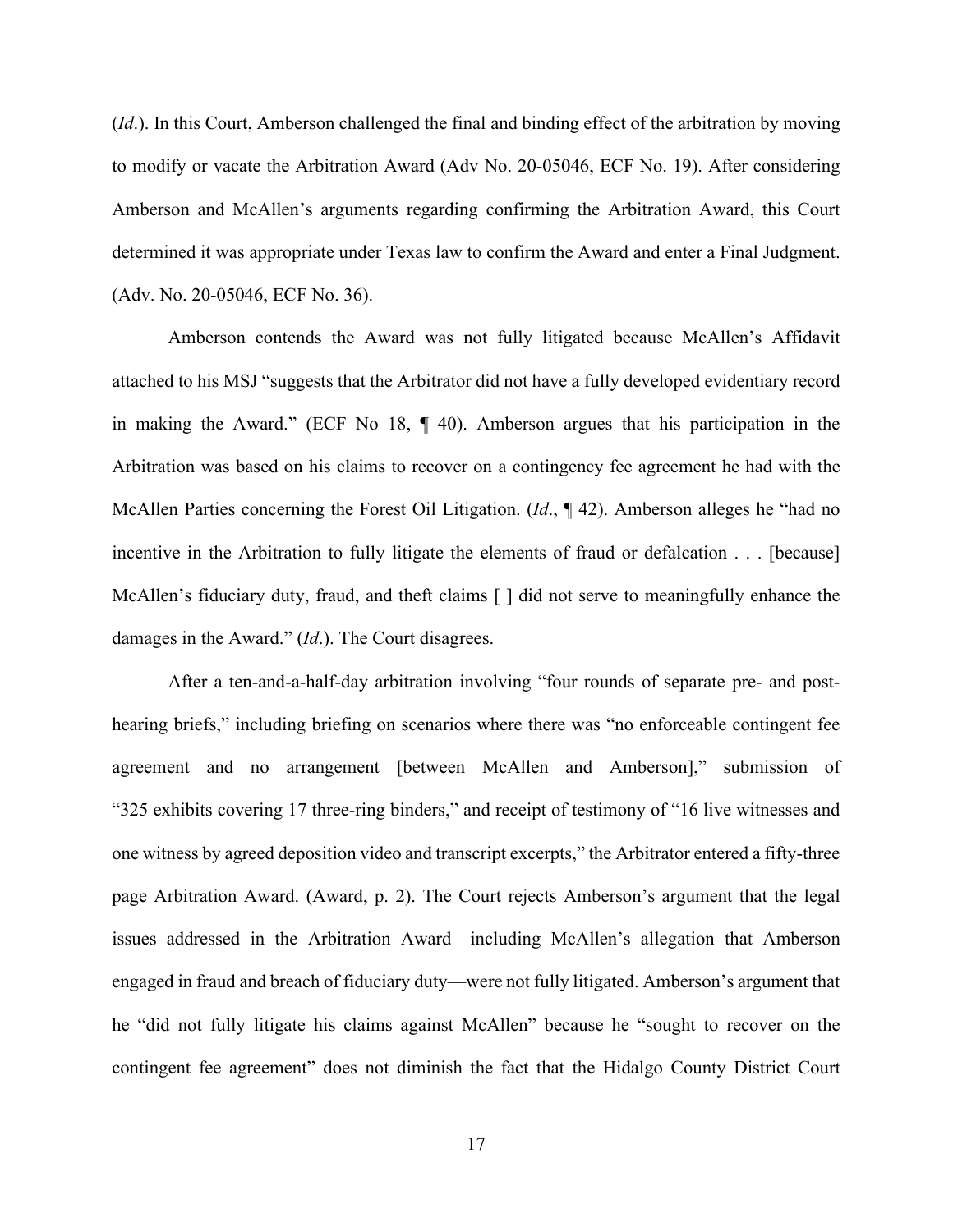referred *all* of the claims in the State Court Lawsuit to Arbitration. Amberson—who was a practicing attorney himself at the time of the Arbitration—knew or should have known that he had a duty to defend against all of the claims the McAllen Parties brought against him individually and the Amberson Firm, including the claims for fraud, breach of fiduciary duty, theft, and conversion. The McAllen Parties provided evidence that Amberson submitted briefing and presented evidence on those issues at Arbitration. (ECF No. 22, Ex. H). Moreover, the Award states the parties submitted "briefing on scenarios where there was "no enforceable contingent fee agreement and no arrangement [between McAllen and Amberson]." (Award, p. 2).

The Arbitration Award includes extensive descriptions of the facts, evidence, and testimony elicited, thus supporting a conclusion that the facts were essential to the judgment in the first action. *See Pancake*, 106 F.3d at 1244 (stating that a determination that collateral estoppel applies under Texas law requires "facts sought to be litigated . . . were essential to the prior judgment."). Finally, the parties were adversaries in the State Court Litigation and resulting Arbitration. Therefore, the Court concludes collateral estoppel applies to the Arbitration under Texas law.

The analysis does not end there. The Court must also consider the federal test for collateral estoppel. The key difference between the state law test and the federal test for application of collateral estoppel is that "the issue [must] be *identical* for federal collateral estoppel." *Kesselring v. Doyal (In re Doyal)*, Adv. No. 09–1020, 2010 WL 796941, at \*3 (Bankr. W.D. Tex. Mar. 4, 2010) (emphasis in original). As such, the Court must "examine the judgment rendered in the prior proceeding, together with the subsidiary facts actually litigated and necessarily decided, to determine whether the record contained sufficiently detailed facts and findings to apply to each of the elements of a § 523 claim." *O'Neill*, 260 B.R. at 127 (citing *Crain v. Limbaugh (In re*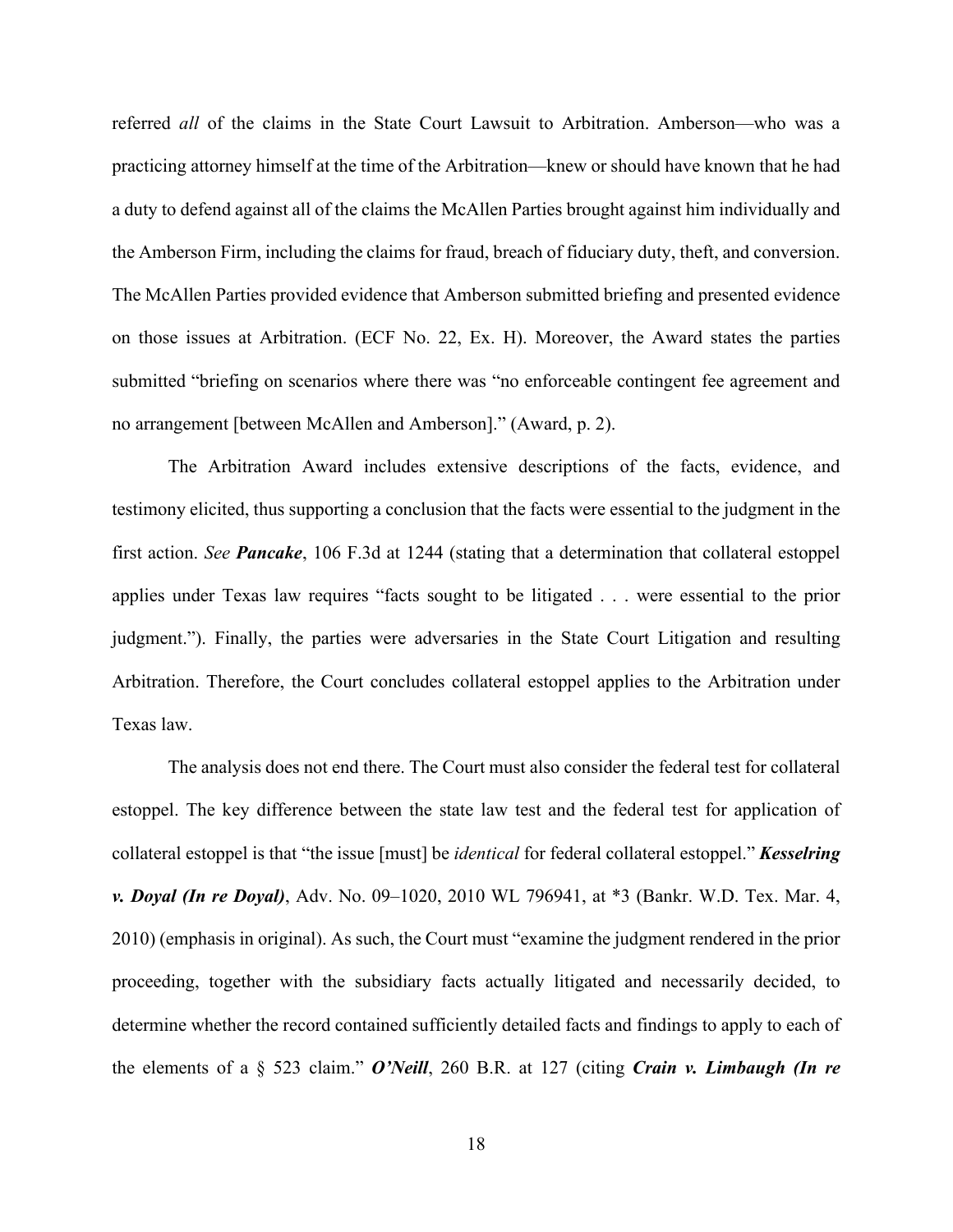*Limbaugh)*, 155 B.R. 952, 956 (Bankr. N.D. Tex. 1993)).

The Court rejects Amberson's argument that the Arbitration Award cannot be given preclusive effect because to do so would infringe on federal interests in dischargeability determinations. As explained by the Fifth Circuit, "the United States Supreme Court declined to bar the offensive use of collateral estoppel from arbitration in subsequent federal court litigation, though the Court required consideration of 'federal interests warranting protection'" *Universal Am. Barge Corp. v. J-Chem, Inc.*, 946 F.2d 1131, 1136 (5th Cir. 1991) (citing *Dean Witter Reynolds v. Byrd*, 470 U.S. 213, 223 (1985)). Generally, issue preclusion "may be applied . . . in bankruptcy dischargeability proceedings." *Pancake*, 106 F.3d at 1244. Here, the Court is considering "federal interests warranting protection" by applying the more exacting federal test for collateral estoppel. *Universal Am. Barge Corp.*, 946 F.3d at 1131 (citation omitted).

# **II. Application of Facts and Findings in Award to § 523 Causes of Action**

The Arbitration Award considered eight "issues" regarding funds McAllen paid Amberson and/or the Amberson Firm in furtherance of the Forest Oil Litigation. The Award provided damages for a number of transactions. The McAllen Parties' MSJ requests this Court grant preclusive effect to the Award's grant of damages for the False Litigation Expenses, FCB Loan, \$545,000 Promissory Note, and Jefferson Bank Loan. First, the McAllen Parties contend the damages for the False Litigation Expenses, FCB Loan, and Jefferson Bank Loan as provided in the Award demonstrate those debts are nondischargeable under  $\S$  523(a)(2)(A). Next, the McAllen Parties allege the damages for the False Litigation Expenses, \$545,000 Note, FCB Loan, and Jefferson Bank Loan as provided in the Award demonstrate those debts are nondischargeable under § 523(a)(4). Finally, the McAllen Parties argue the damages for the False Litigation Expenses, FCB Loan, and Jefferson Bank Loan as provided in the Award demonstrate those debts are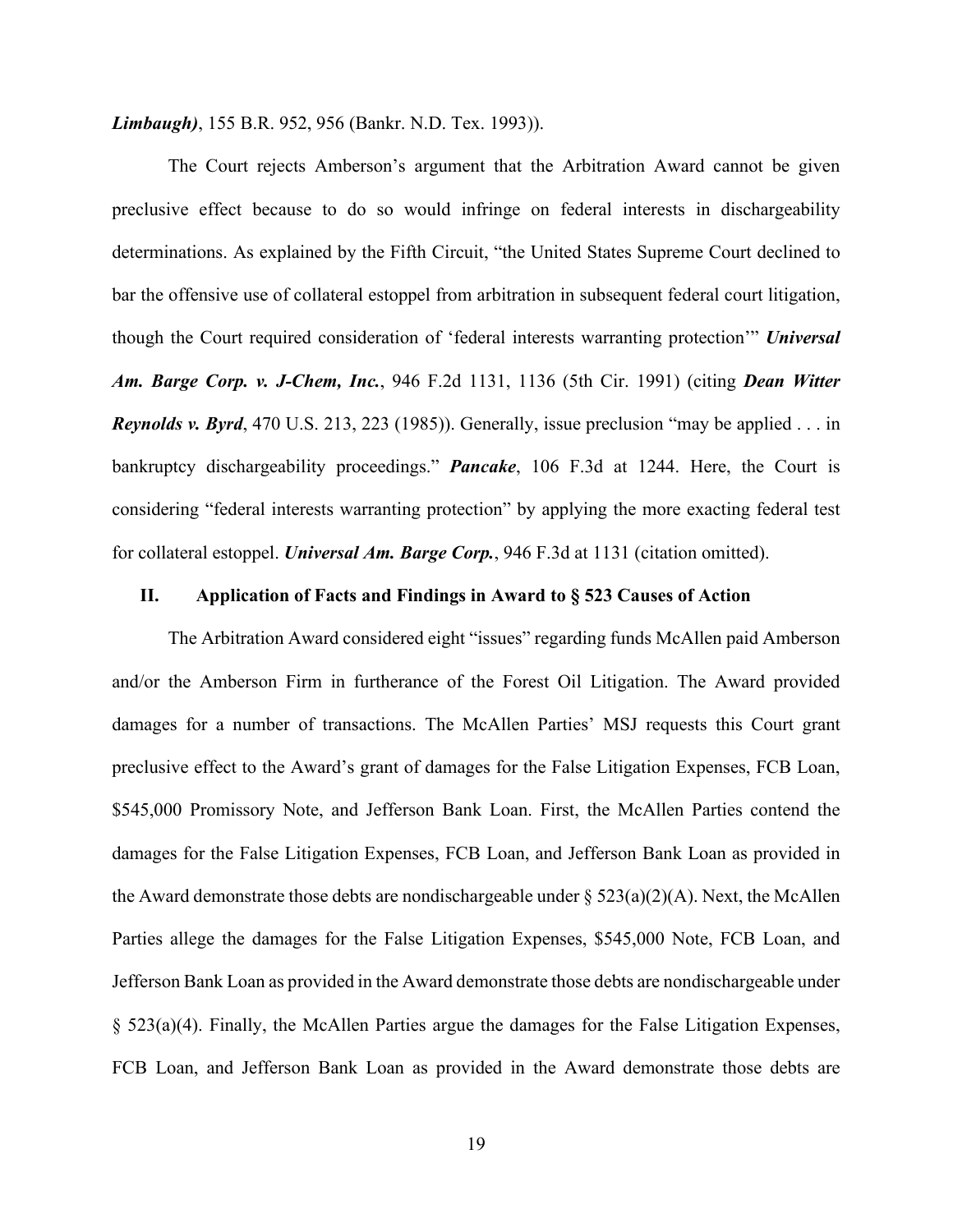nondischargeable under  $\S 523(a)(6)$ . The Court will analyze if the record in the Arbitration Award contains facts and findings to apply to each of the elements of a § 523 claim.

# **A. Nondischargeability of McAllen Parties' Claims Under § 523(a)(2)(A)**

The McAllen Parties maintain that the damages in the Arbitration Award provided for False Litigation Expenses, FCB Loan, and Jefferson Bank Loan are non-dischargeable under § 523(a)(2)(A), because they are debts that arose due to Amberson's false representations. Section  $523(a)(2)(A)$  of the Bankruptcy Code excepts from discharge any debt "for money, property, services . . . to the extent obtained by false pretenses, a false representation, or actual fraud other than a statement respecting the debtor's or an insider's financial position." 11 U.S.C.  $\S$  523(a)(2)(A). A creditor must prove its nondischargeability claim by a preponderance of the evidence. *General Elec. Capital Corp. v. Acosta (In re Acosta)*, 406 F.3d 367, 372 (5th Cir. 2005). For a debt to be found nondischargeable under §  $523(a)(2)(A)$ , a creditor must show:

(1) that the debtor made a representation; (2) that the debtor knew the representation was false; (3) that the representation was made with the intent to deceive the creditor; (4) that the creditor actually and justifiably relied on the representation; and (5) that the creditor sustained a loss as a proximate result of its reliance.

*Saenz v. Gomez (In re Saenz)*, 899 F.3d 384, 394 (5th Cir. 2018). To establish "false pretenses" or "false representations" under  $\S$  523(a)(2)(A), "a creditor must show actual fraud as opposed to merely constructive fraud." *Horne*, 2011 WL 350473, at \*8. The debt must have been "obtained by frauds involving 'moral turpitude or intentional wrong, and any misrepresentations must be knowingly and fraudulently made.'" *Acosta*, 406 F.3d at 372 (citation omitted).

The McAllen Parties contend each of the elements described in *Saenz* is established in the Arbitration Award regarding McAllen's claims arising out of the False Litigation Expenses, the FCB Loan, and the Jefferson Bank Loan. The Court will address the applicability of  $\S 523(a)(2)(A)$ to each debt in turn.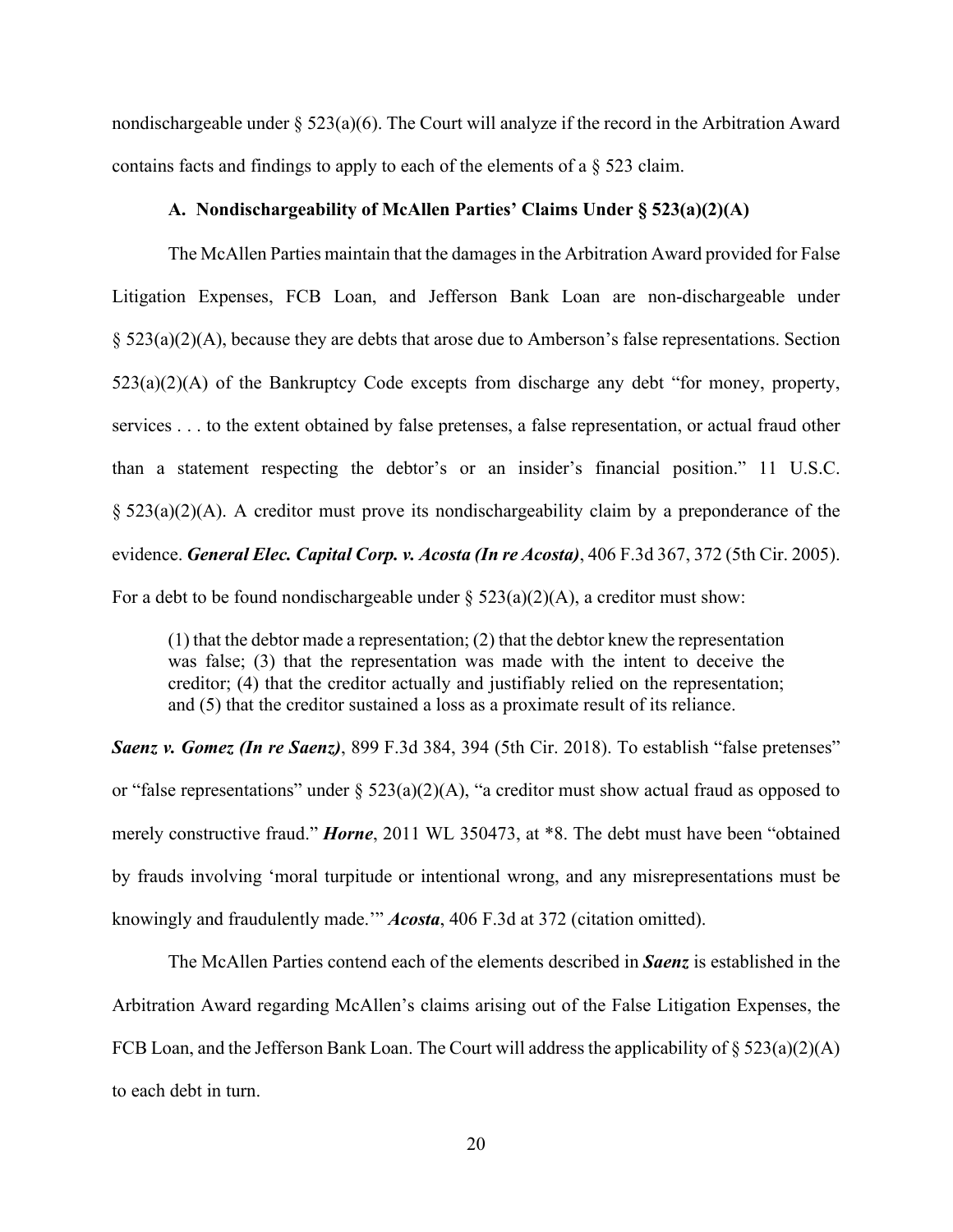#### **1. False Litigation Expenses**

In the Arbitration Award, the Arbitrator found the McAllen Parties were entitled to damages for fraud in the principal amount of \$2,583,700.00 regarding the False Litigation Expenses. (*Id*. at p. 32). The McAllen Parties contend: (1) the Arbitration Award should be given preclusive effect as to the False Litigation Charges, and, (2) the Arbitration Award supports a finding that the False Litigation Charges are nondischargeable under  $\S$  523(a)(2)(A). In response, Amberson contends the Arbitration Award should not be given preclusive effect because it noted specifically with respect to the False Litigation Expenses:

this Award does not constitute formal Findings of Fact and Conclusions of Law as might be entered by a trial court. The parties agreed to a "reasoned award." Thus, while the Arbitrator below enters his determinations as to [the False Litigation Expense] claims by summarizing the elements of each claim, such is not intended as formal findings and/or conclusions.

(Award, p. 31). Amberson argues because the Award is not formal findings of fact and conclusions of law, the Court should not accept the Award for preclusion purposes. Amberson contends this Court should reserve judgment on whether the False Litigation Expenses are nondischargeable under  $\S$  523(a)(2)(A) and permit Amberson to develop the facts.

Here, the Court concludes collateral estoppel applies under Texas law. In a dischargeability proceeding, however, the Court is also required to consider the more exacting federal test. The federal test contains one additional requirement: a determination that there are "specific, subordinate, factual findings on the identical dischargeability issue in question—that is, an issue which encompasses the same *prima facie* elements as the bankruptcy issue . . . ." *Dennis v. Dennis (In re Dennis)*, 25 F.3d 274, 278 (5th Cir. 1994). In a subsection titled "Fraud," which is in the section discussing the False Litigation Expenses, the Arbitration Award states:

Amberson made material misrepresentations to McAllen; Amberson knew the representations were false; Amberson intended McAllen to act in reliance on his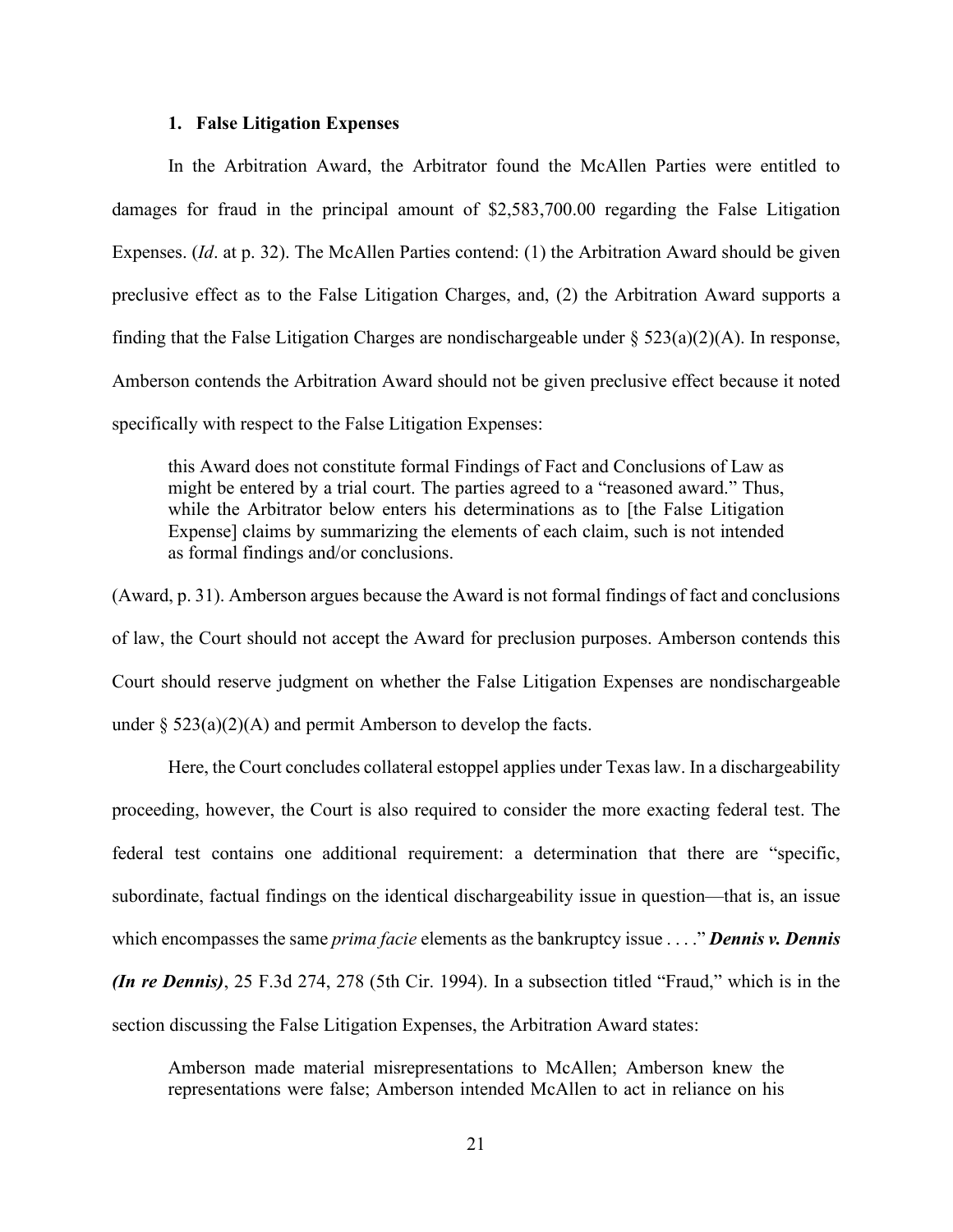false representations and to pay the 42 fraudulent payment requests; and McAllen actively and justifiably relied on Amberson's representations and McAllen and his entities suffered damage in the principal amount of \$2,583,700.00.

(Award, p. 32). The Arbitrator's finding of fraud tracks the requirements for a fraud claim under Texas law. A claim for fraud in Texas requires a showing of the following elements: (1) a material representation was made; (2) it was false when made; (3) the speaker either knew it was false, or made it without knowledge of its truth; (4) the speaker made it with the intent that it should be acted upon; (5) the party acted in reliance; and (6) the party was injured as a result. *Fluorine on Call, Ltd. v. Fluorogas, Ltd.*, 380 F.3d 849, 858 (5th Cir. 2004).

The Arbitrator's finding of fraud in the Arbitration Award recites the same *prima facie* elements as  $\S$  523(a)(2)(A). (Award, p. 32). Moreover, the Arbitration Award—confirmed by this Court—included specific subordinate findings of fact to support the finding of fraud. The McAllen Parties alleged in the State Court Lawsuit that the False Litigation Expenses were fraudulent, and that issue was referred to and fully argued in Arbitration. At the ten-and-a-half-day arbitration, the parties appeared and presented evidence on the facts underlying the fraud claim. Regarding the fraud claim in relation to the False Litigation Expenses, the Arbitrator "place[d] great weight on the assessment of the credibility of Amberson in his almost full week of testimony." (Award, p. 29).

The facts stated in the Award meet the McAllen Parties' burden of proving by a preponderance of the evidence that the False Litigation Expenses are nondischargeable under § 523(a)(2)(A).The Arbitrator reviewed documentary evidence, including letters and/or invoices from the Amberson Firm to McAllen requesting the funds that comprise the False Litigation Expenses, including the \$250,000 for the Hidalgo County Bond, \$100,000 for "American Arbitration Association Initial Retainer Fee," \$300,000 for "Arbitration Appeal Bond," \$250,000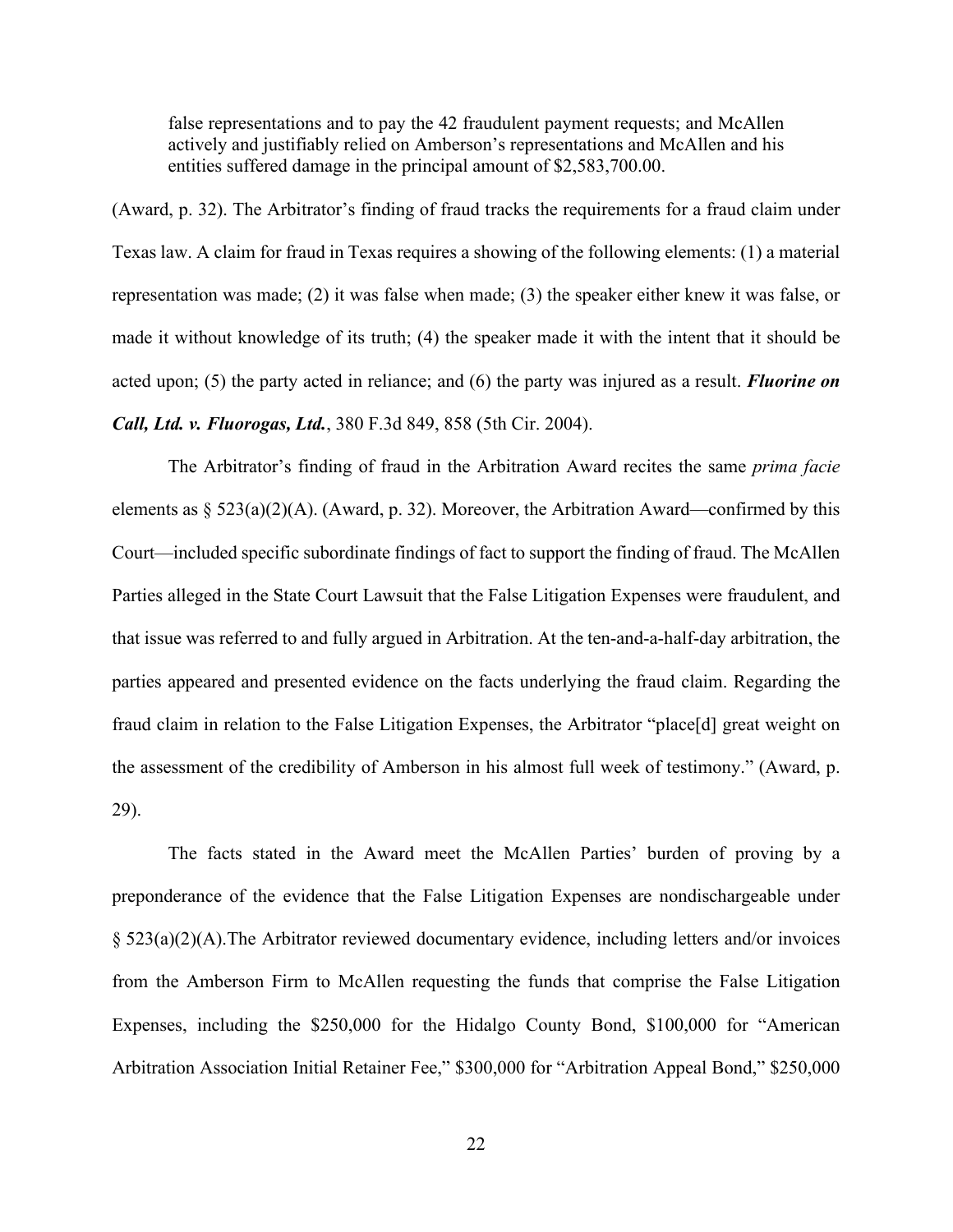for "Harris County Arbitrator Compensation," and \$1,683,7000 for "expert retainers." Those letters and invoices were also included as evidence attached to the McAllen Parties' MSJ. (ECF No. 13, Ex. D). Amberson's testimony, which is quoted in the Award, concedes he owed \$250,000 for the Hidalgo County Bond, \$100,000 for the American Arbitration Association Initial Retainer Fee, and \$300,000 for the Arbitration Appeal Bond. (Award, pp. 19, 21, 23). At Arbitration, Amberson testified there "was no written order" and he "knew there was not a written order" from the Harris County District Court to support his representation to the McAllens that the District Court Judge required a deposit in the court registry of \$250,0000 to pay Harris County arbitrator compensation. (*Id*., pp. 23–25). Amberson testified at Arbitration that "none of the experts asked for" the \$1,683,700.00 that he billed for expert retainer fees. (*Id*. p. 27). Amberson also testified these monies were spent elsewhere, not held in trust for McAllen, and not returned to McAllen when the monies were not needed for anticipated retainers. (*Id*. p. 25). Because the finding of fraud on the False Litigation Expenses in the Award meets the *prima facie* elements for § 523(a)(2)(A), and because the Award contains extensive factual findings to support a claim for fraud, the Court finds the False Litigation Expenses of \$2,583,700.00 in actual damages and \$1,100,000.00 in prejudgment interest are nondischargeable under  $\S 523(a)(2)(A)$ .<sup>[10](#page-22-0)</sup>

### **2. FCB Loan**

Next, the McAllen Parties assert the Award demonstrates Amberson made false representations as to the FCB Loan, and that the findings of false representations in the award support that the FCB Loan is nondischargeable under  $\S$  523(a)(2)(A). In response, Amberson

<span id="page-22-0"></span><sup>&</sup>lt;sup>10</sup> The section of the Award that dealt with the False Litigation Expenses also awarded \$42,000.00 in statutory damages under the TTLA. The McAllen Parties did not argue that the TTLA finding supported its  $\S 523(a)(2)(A)$  claims. Also, the Court relied on the Award's finding of fraud—not the TTLA claims—to grant summary judgment under  $\S$  523(a)(2)(A). Therefore, the issue of whether the TTLA statutory damages are nondischargeable under §  $523(a)(2)(A)$  is reserved for trial.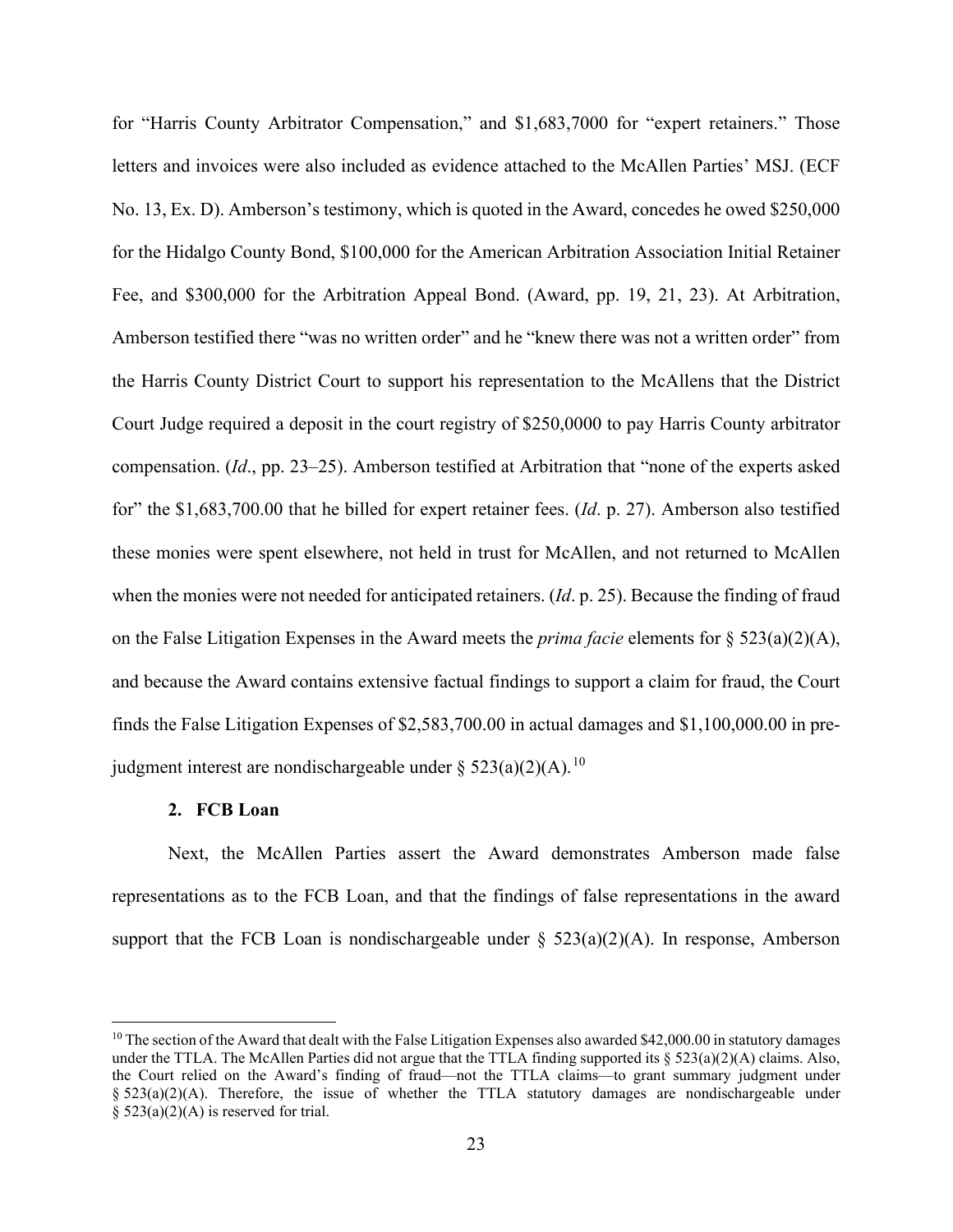argues the Award cannot have preclusive effect because it does not establish the elements of  $\S$  523(a)(2)(A). (ECF No. 18,  $\P$  27). The Court agrees with Amberson.

Collateral estoppel is relevant "only when 'the first court has made specific, subordinate, factual findings on the identical dischargeability issue in question with the same *prima facie*  elements as the bankruptcy issue . . . ." *Casseb & Pearl, Inc. v. Skaja (In re Skaja)*, 313 B.R. 198, 202 (W.D. Tex. 2004) (citing *Dennis*, 25 F.3d at 278). During the Forest Oil Arbitration, Amberson took out a line of credit with First Community Bank and "falsely represented to McAllen that the line of credit was used to cover arbitration expenses." (Award, p. 35). When the FCB Loan matured in 2012, McAllen borrowed \$2,000,000 from Bank of America to pay it off and reimbursed Amberson \$652,953.13 for interest. (*Id*.). The Award concludes: "[b]ased on Amberson's untrue representation regarding the use of the loan proceeds, McAllen voluntarily paid off Amberson firm's debt/line of credit/loan with First Community Bank." (*Id*.).

The Arbitrator uses the finding of false representations to support his award of damages for equitable subordination, unjust enrichment, and breach of fiduciary duty. The section of the Award that addresses the FCB Loan does not discuss whether the McAllen Parties brought a cause of action of fraud in regard to the FCB Loan. Moreover, the Award does not spell out the legal elements of a fraud claim, nor describe if the facts and evidence support a claim for fraud. Because the Award does not substantiate a claim for fraud as it relates to the FCB Loan, the Court does not find the Award should be granted preclusive effect as to the nondischargeability of the damages awarded for the FCB Loan under  $\S$  523(a)(2)(A).

#### **3. Jefferson Bank Loan**

The McAllen Parties argue Amberson is precluded from re-litigating the issues underlying the Jefferson Bank Loan because the essential elements of nondischargeability under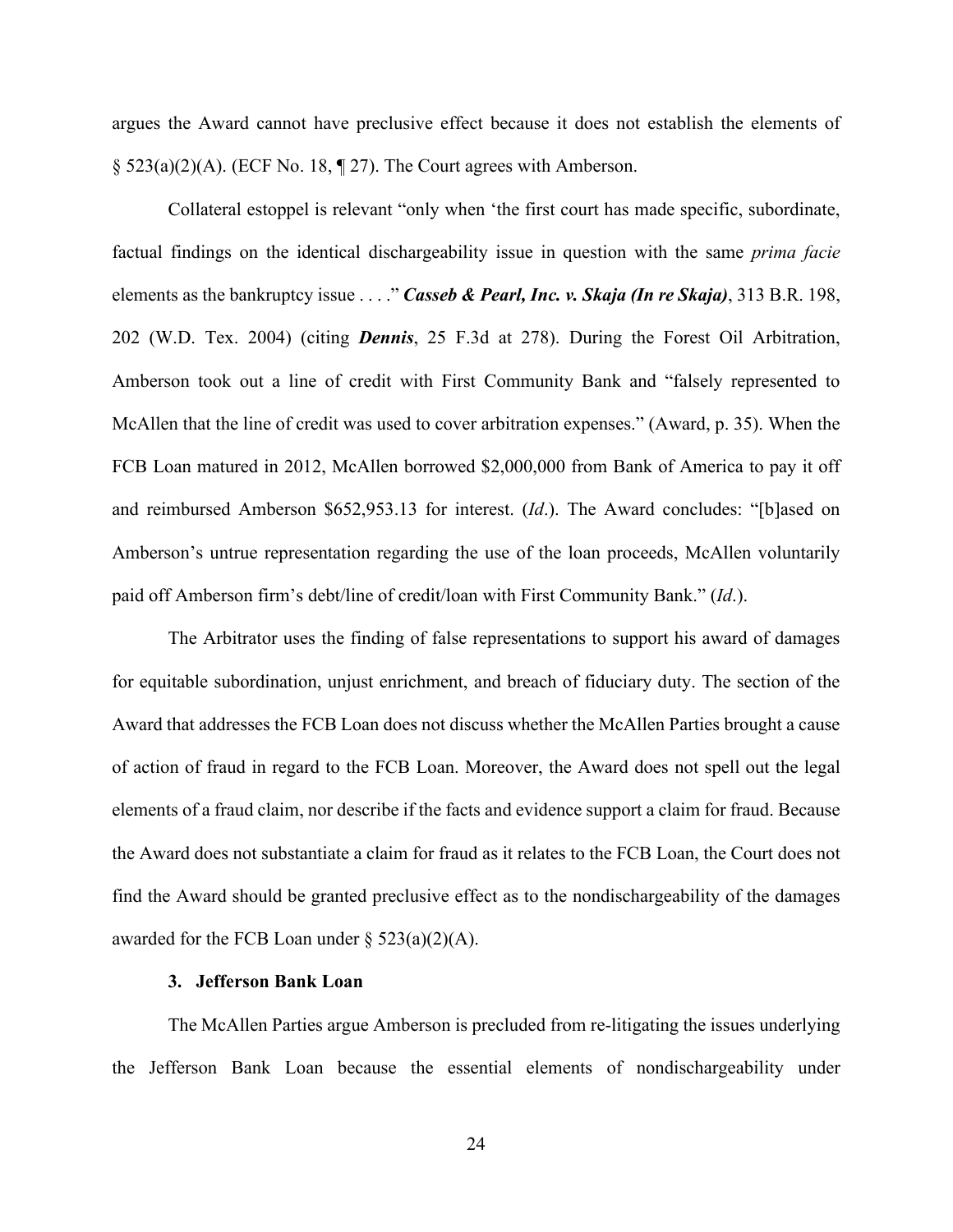§ 523(a)(2)(A) were established in the Arbitration Award. In response, Amberson contends the section of the Arbitration Award discussing the award of damages regarding the Jefferson Bank Loan should not be given preclusive effect because it does not establish the elements of § 523(a)(2)(A). The Court agrees with Amberson.

During the Forest Oil Arbitration, the McAllen Parties—at Amberson's request—provided collateral to secure the Jefferson Bank Loan. (Award, p. 43). The McAllens pledged certificates of deposit totaling \$2,250,000 that were foreclosed upon when the Amberson Firm defaulted on the Jefferson Bank Loan. (Supplemental Award, p. 1). The Arbitration Award concludes, "the evidence establishes that Amberson by a false representation as to the use of the loan proceeds to fund Forest Oil Arbitration-related expenses induced McAllen . . . to pledge the certificates as 100% collateral for his Firm's loan." (Award, p. 43). The Arbitration Award also found Amberson's inducement of the McAllen Parties to pledge collateral for the Jefferson Bank Loan constituted a breach of fiduciary duties by Amberson. (*Id*.). The Arbitrator awarded the McAllen Parties actual damages of \$1,750,301.21 in a Supplemental Arbitration Award. (Supplemental Award, p. 2).

The Award and the Supplemental Award do not spell out whether Amberson met the other elements of fraud under Texas law—i.e., whether Amberson's misrepresentation was material; whether Amberson knew the misrepresentation was false when he made it or that he asserted it without knowledge of its truth; and whether the misrepresentation was intended to be acted upon. Accordingly, the Court cannot make a finding of issue preclusion because it is not clear that the Arbitration Award deals with the "identical dischargeability issue in question with the same *prima facie* elements as the bankruptcy issue . . . ." *Skaja*, 313 B.R. at 202. Therefore, the Court does not find the Award should be granted preclusive effect as to the nondischargeability of the damages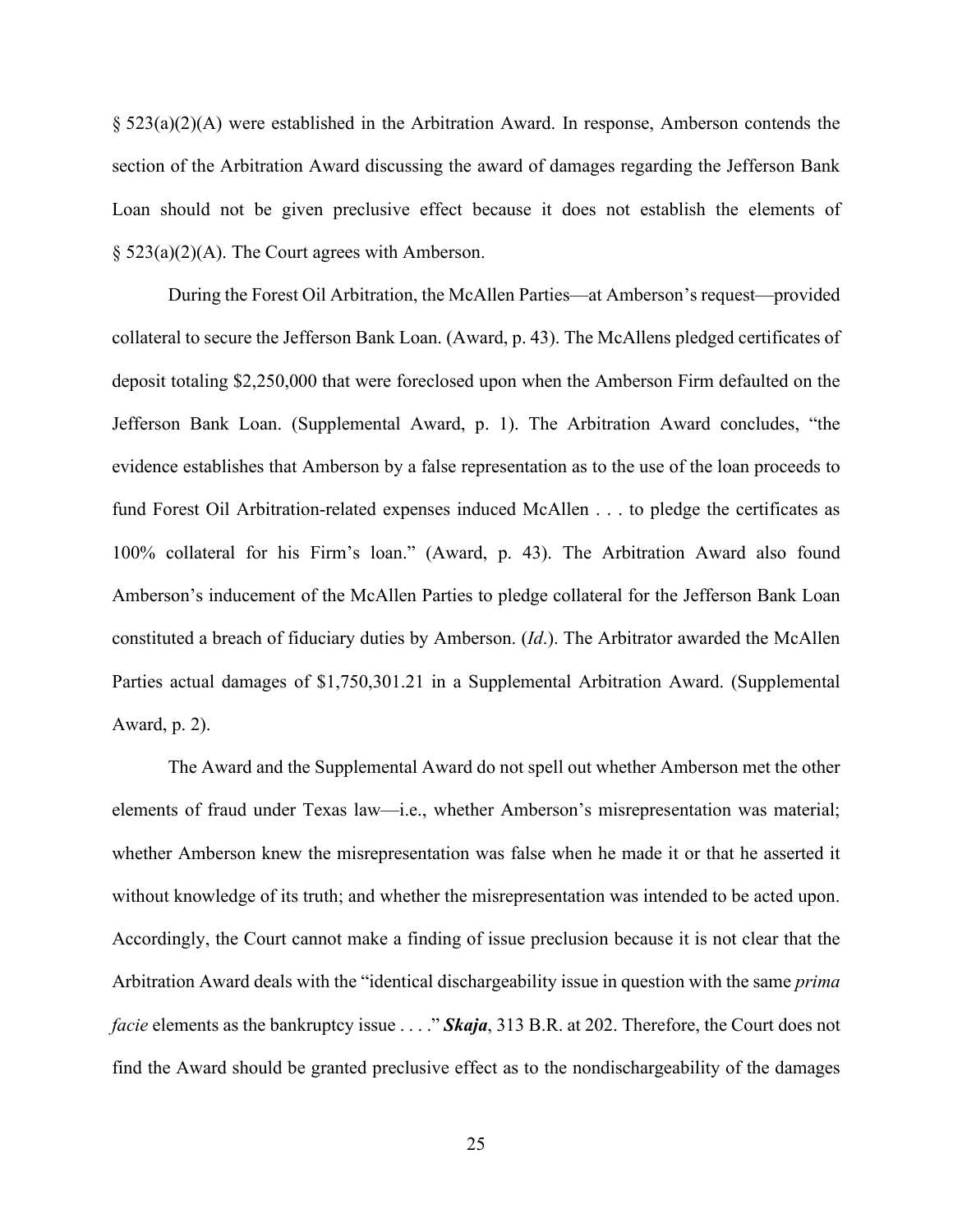awarded for the Jefferson Bank Loan under  $\S$  523(a)(2)(A).

# **B. Nondischargeability of McAllen Parties' Claims Under § 523(a)(4)**

Next, the McAllen Parties argue the damages for the False Litigation Expenses, the FCB Loan, the Jefferson Bank Loan, and the \$545,000 Promissory Note are nondischargeable as defalcation under  $\S 523(a)(4)$  because the Arbitrator justified his award of those damages, in part, due to Amberson's breach of fiduciary duties. The McAllen Parties also argue the damages for the False Litigation Expenses are nondischargeable as fraud under  $\S$  523(a)(4) because the Award determined those damages arose, in part, due to Amberson's fraud against the McAllen Parties. In response, Amberson asserts the Award cannot be given preclusive because its substance does not support a finding that  $\S$  523(a)(4) is applicable to the False Litigation Expenses, FCB Loan, Jefferson Bank Loan, and \$545,000 Promissory Note.

Section  $523(a)(4)$  provides that a debt for "fraud or defalcation . . . while acting in a fiduciary capacity" is nondischargeable in bankruptcy. 11 U.S.C. § 523(a)(4). The Fifth Circuit has stated, "[t]his bar to discharge reaches 'debts incurred through abuses of fiduciary positions . . . [and] involving] debts arising from the debtor's acquisition or use of property that is not the debtor's." *Light v. Whittington (In re Whittington)*, 530 B.R. 360, 387 (Bankr. W.D. Tex. 2014) (citing *FNFS, Ltd. v. Harwood (In re Harwood)*, 637 F.3d 615, 620 (5th Cir. 2011)). "The term 'fiduciary' in this context is construed narrowly, limited to 'technical trusts' and to traditional fiduciary relationships involving 'trust-type' obligations imposed by statute or common law." *Harwood*, 637 F.3d at 619–20). Determining if a fiduciary relationship exists is "a question of federal law; however, state law is important in determining whether or not a trust obligation exists." *Id*. The Award establishes Amberson was the McAllen Parties' attorney when he accepted funds for the False Litigation Expenses, the FCB Loan, and the Jefferson Bank Loan, as well as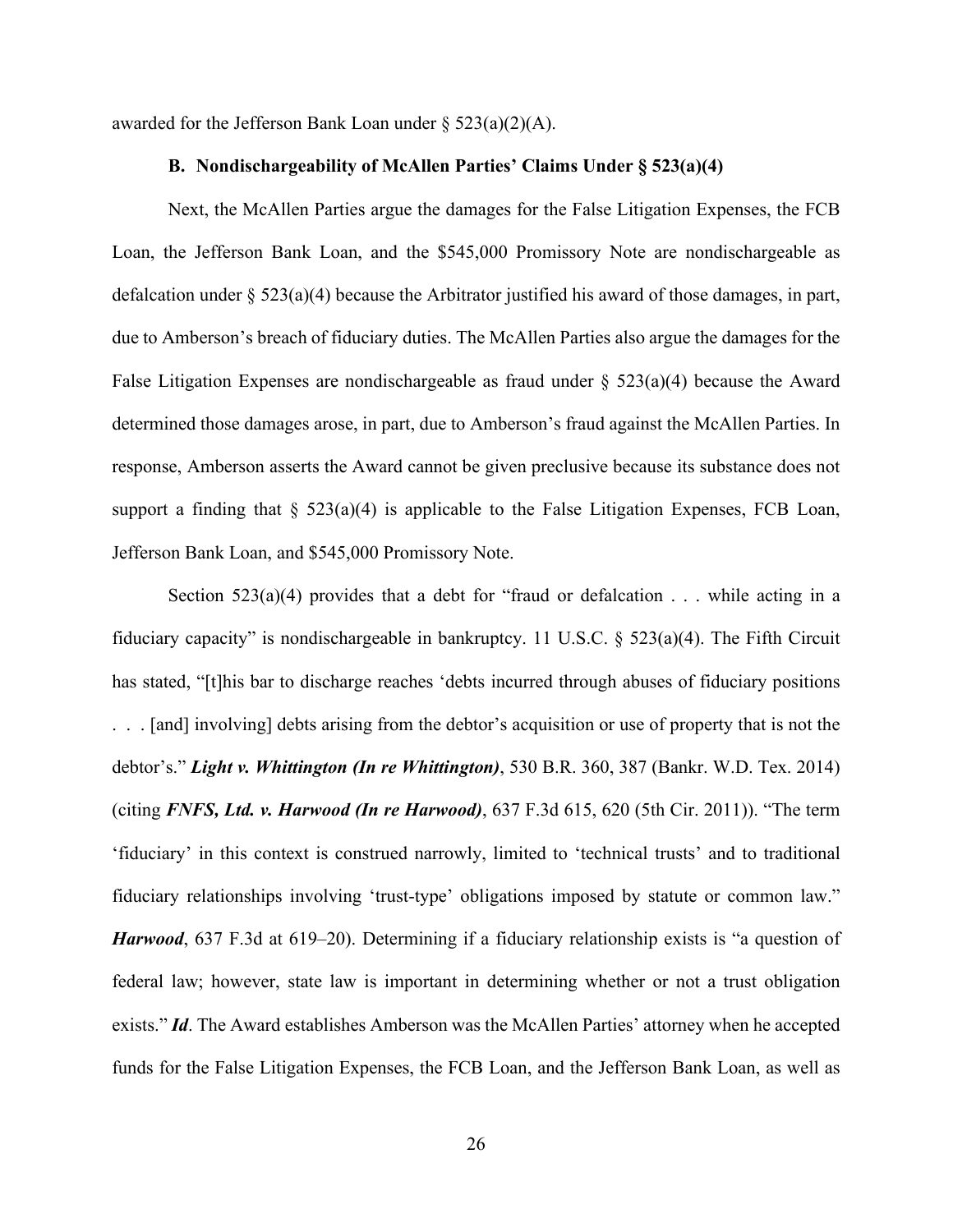when Amberson executed the \$545,000 Promissory Note. (Award, pp. 32, 35, 36, 43, ). The Award repeatedly notes that Amberson as counsel owed numerous fiduciary duties to his clients the McAllen Parties. (*Id*.). Under Texas law, "once the parties enter into an attorney-client relationship, the attorney owes fiduciary duties to his client." *SMWNPF Holdings, Inc. v. Devore*, 165 F.3d 360, 365 (5th Cir. 1999) (citing *Willis v. Maverick*, 760 S.W.2d 642, 645 (Tex. 1988)). As such, the Court finds the Award establishes Amberson had a fiduciary relationship with the McAllen Parties.

The Court must now consider whether the Award demonstrates Amberson incurred a debt to the McAllen Parties by fraud or defalcation while acting in his fiduciary capacity. Fraud in a fiduciary capacity under § 523(a)(4) requires "positive fraud, or fraud in fact, involving moral turpitude or intentional wrong . . . and not implied fraud." *Whittington*, 530 B.R. at 388. There must be a showing of "wrongful intent." *Id*. Defalcation "may be used to refer to *nonfraudulent*  breaches of fiduciary duty." *Bullock v. BankChampaign, N.A.*, 569 U.S. 267, 276 (2013). As such, defalcation "includes a culpable state of mind requirement involving knowledge of, or gross recklessness in respect to, the improper nature of the fiduciary behavior." *Id*. at 267. The Court addresses whether  $\S 523(a)(4)$  applies to each debt in turn.

#### **1. False Litigation Expenses**

The McAllen Parties argue damages awarded against Amberson for the False Litigation Expenses are nondischargeable as fraud under  $\S$  523(a)(4) because the Arbitrator found Amberson committed fraud against the McAllen Parties. The McAllen Parties also argue the finding of breach of fiduciary duty regarding the False Litigation Expenses constitutes defalcation under § 523(a)(4). In response, Amberson contends the Award should not be given preclusive effect because the Arbitration Award includes a disclaimer that the False Litigation Expenses "do not constitute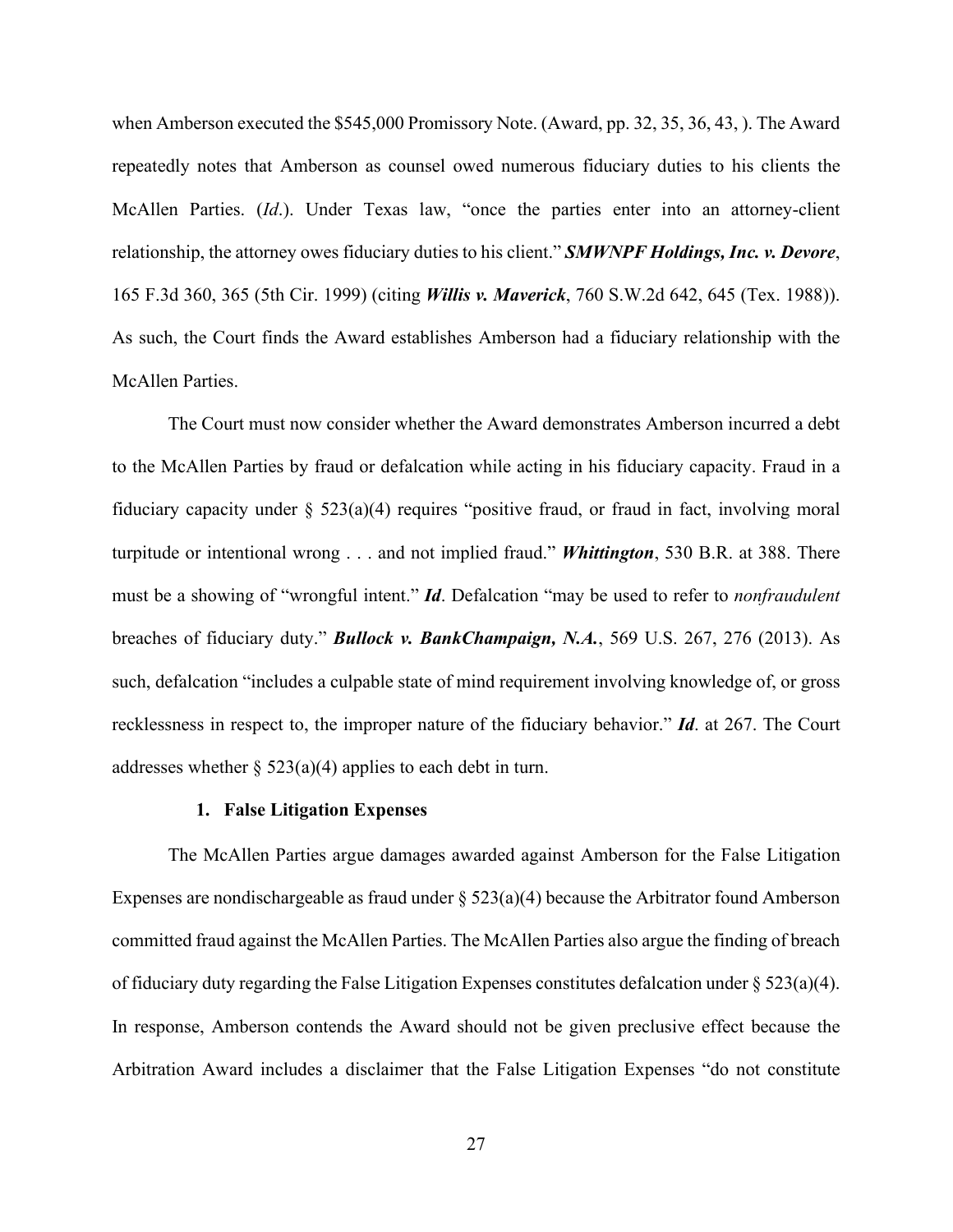formal Findings of Fact and Conclusions of Law." (Award, p. 31). Amberson further argues the Award cannot be given preclusive effect because Amberson did not fully litigate the fraud and breach of fiduciary duty claims. Amberson contends the Arbitration Award is too informal and imprecise for preclusive effect.

After a ten-and-a-half-day arbitration involving "four rounds of separate pre- and posthearing briefs," including briefing on scenario where there was "no enforceable contingent fee agreement and no arrangement [between McAllen and Amberson]," submission of "325 exhibits covering 17 three-ring binders," and receipt of testimony of "16 live witnesses and one witness by agreed deposition video and transcript experts," the Arbitrator entered a fifty-three page Arbitration Award. (Award, p. 2). The Court rejects Amberson's argument that the legal issues addressed in the Arbitration Award—including McAllen's allegation that Amberson engaged in fraud— were not fully litigated. Moreover, this Court found it appropriate under Texas law to confirm the Award. The Court confirmed the Arbitration Award and entered a Judgment. As such, the Court must consider whether the Award can be given preclusive effect under the federal test, and, if so, whether the finding of fraud as to the False Litigation Expenses is sufficient to find that the damages are a nondischargeable debt under  $\S$  523(a)(4).

The Arbitrator found Amberson and the Amberson Firm submitted forty-two "fraudulent payment requests" to the McAllen Parties that were paid. (Award, p. 32). The Award concludes these payment requests, which are referred to as the False Litigation Expenses, gave rise to claims for fiduciary duty and fraud. The Arbitrator determined Amberson's collection of the False Litigation Charges constituted fraud. In a subsection titled "Fraud," the Arbitration Award states:

Amberson made material misrepresentations to McAllen; Amberson knew the representations were false; Amberson intended McAllen to act in reliance on his false representations and to pay the 42 fraudulent payment requests; and McAllen actively and justifiably relied on Amberson's representations and McAllen and his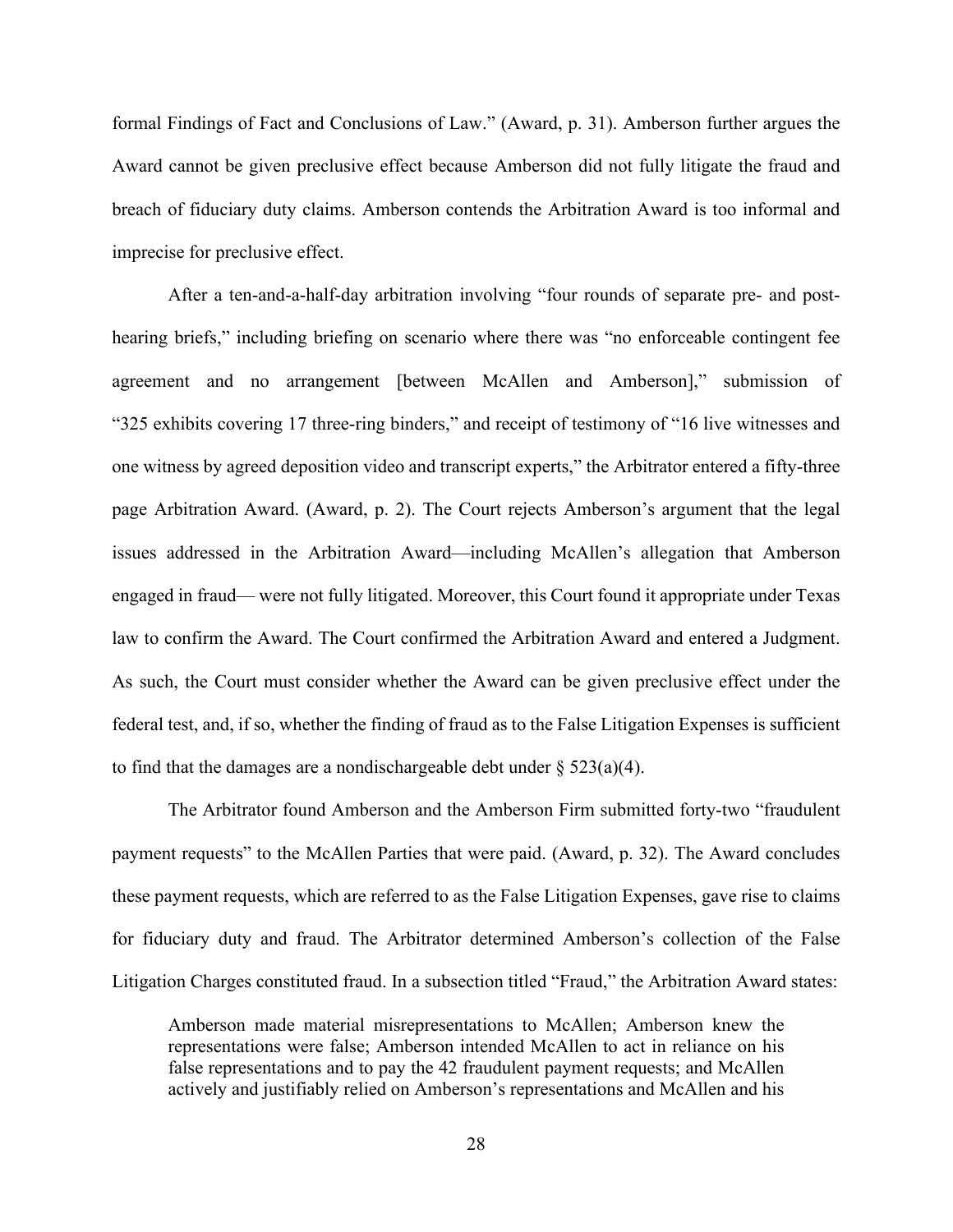entities suffered damage in the principal amount of \$2,583,700.00.

(*Id*.). As to the breach of fiduciary duty claim, the Award states "Amberson as counsel owed numerous fiduciary duties to his clients, the McAllen Parties," including:

duties of loyalty; utmost good faith; candor; to refrain from self-dealing; to act with integrity of the strictest king (sic); fair and honest dealing; full disclosure; undivided loyalty; honesty; to inform the client of matters material to the representation; and to inform the client of a conflict of interest.

(*Id*.). The Arbitration Award concludes Amberson's breach of fiduciary duties on the False Litigation Expenses resulted in damages to the McAllen Parties in the principal amount of \$2,583,700.00.

Fraud under § 523(a)(4) requires "positive fraud, or fraud in fact, involving moral turpitude or intentional wrong . . . and not implied fraud." *Whittington*, 530 B.R. at 388 (citing *Bullock*, 569 U.S. at 272)). "In other words, it requires a showing of 'wrongful intent.'" *Id*. (citing *Bullock*, 569 U.S. at 274)). Fraud also requires "a false statement or omission." *Bullock*, 569 U.S. at 274. The Court finds the Award supports that Amberson has committed fraud in a fiduciary capacity. As the McAllens' attorney, Amberson had a fiduciary duty that arose at the time he entered into the attorney-client relationship with the McAllens. Amberson—in his capacity as the McAllen Parties' counsel—wrote letters and sent faxes on firm letterhead, communicated through his law firm paralegal, sent e-mails, and submitted invoices for \$2,583,700.00 in non-existent litigation and arbitration expenses. (Award, pp. 17–34). At the Arbitration, "Amberson tried to justify at one point what he admitted were fraudulent charges by testifying that these invoices were for 'advancements.'" (*Id.* p. 27). Amberson, however, "[made] up dollar amounts for experts[,] include[ed] them in bills to McAllen as 'reimbursable expenses,'" did not "hold the monies in trust," and did not "pay any of these amounts to the named experts." (*Id*. p. 28). Moreover, the Arbitrator determined Amberson committed fraud, breach of fiduciary duty, conversion, and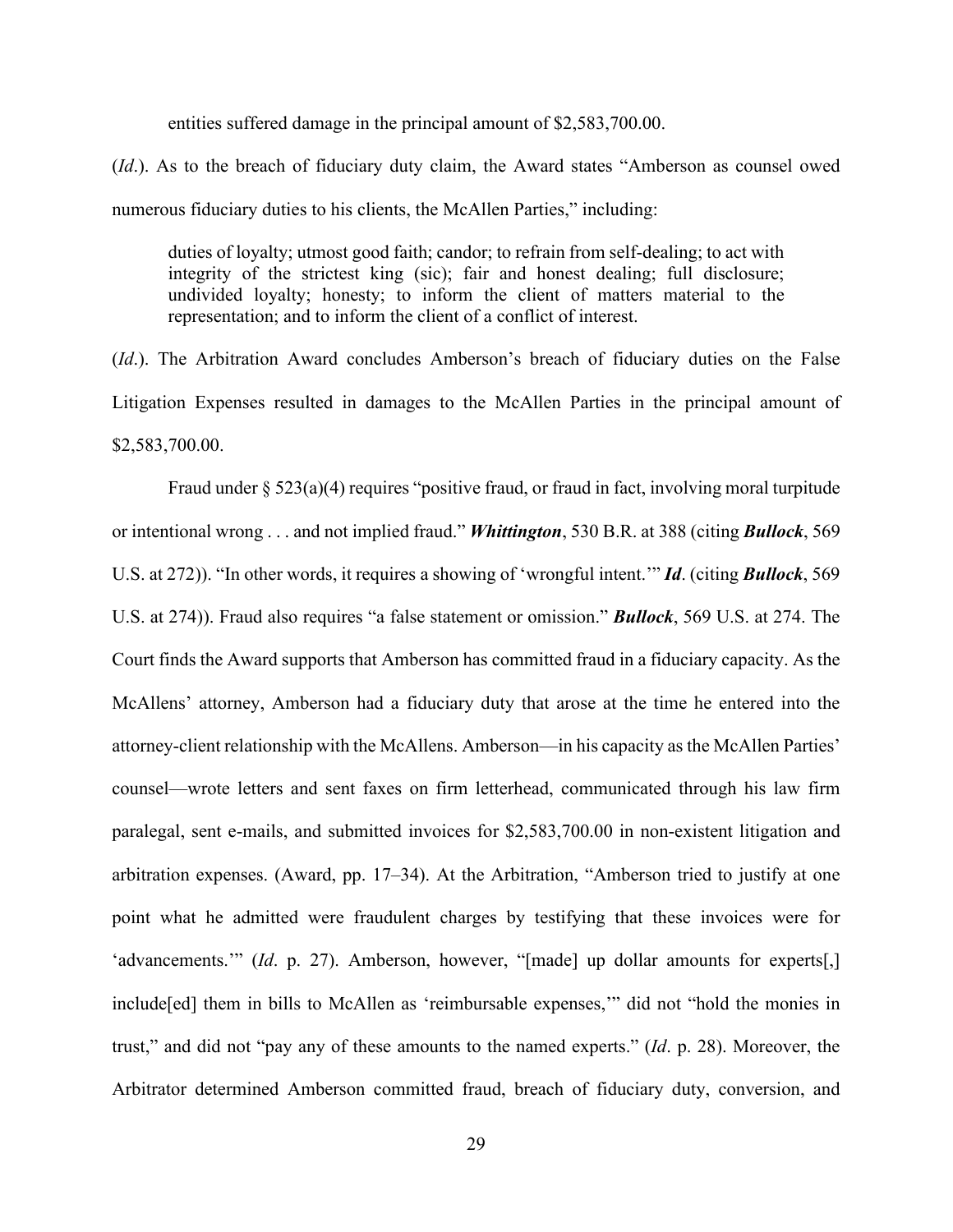violation of the Texas Theft Liability Act by accepting these False Litigation Expenses. (*Id*. p. 32). "This discharge exception 'was intended to reach those debts incurred through abuses of fiduciary positions . . . ." *In re Miller,* 156 F.3d 598, 602 (5th Cir. 1998) (quoting *In re Boyle,* 819 F.2d 583, 588 (5th Cir. 1987)). Amberson's abuse of his position as the McAllen Parties' attorney placed him in a fiduciary position wherein he made forty-two "fraudulent payment requests" that he represented were for expenses in the Forest Oil Arbitration. (Award, p. 27). For these reasons, the Court finds the Award supports a finding that the \$2,583,700.00 in actual damages and \$1,100,000.00 in pre-judgment interest regarding the False Litigation Expenses are nondischargeable under  $\S$  523(a)(4).<sup>[11](#page-29-0)</sup>

# **2. \$545,000 Promissory Note**

The McAllen Parties argue damages awarded against Amberson for the \$545,000 Promissory Note are nondischargeable as defalcation under  $\S$  523(a)(4) because the Arbitrator found that Amberson breached his fiduciary duties. The McAllen Parties contend Amberson cannot relitigate the issues underlying their claim of nondischargeability under  $\S 523(a)(4)$  because the Arbitration Award is entitled to preclusive effect. In response, Amberson argues the Award is not entitled to preclusive effect because it does not establish the elements of § 523(a)(4). Moreover, Amberson argues the facts stated in the Award regarding the \$545,000 Promissory Note are not sufficient to establish the requisite state of mind for defalcation established in *Bullock*. 569 U.S. 267. Amberson also argues the Award does not state facts sufficient to establish defalcation under § 523(a)(4) because the Award makes clear that Amberson did not obtain any money or property from the McAllens in connection with the \$545,000 Promissory Note. Rather, the Award states on

<span id="page-29-0"></span> $11$  The section of the Award that dealt with the False Litigation Expenses also awarded \$42,000.00 in statutory damages under the TTLA. The Court relied on the Award's finding of fraud—not the TTLA claims—to grant summary judgment under § 523(a)(4) Therefore, the issue of whether the TTLA statutory damages are nondischargeable under § 523(a)(4) is reserved for trial.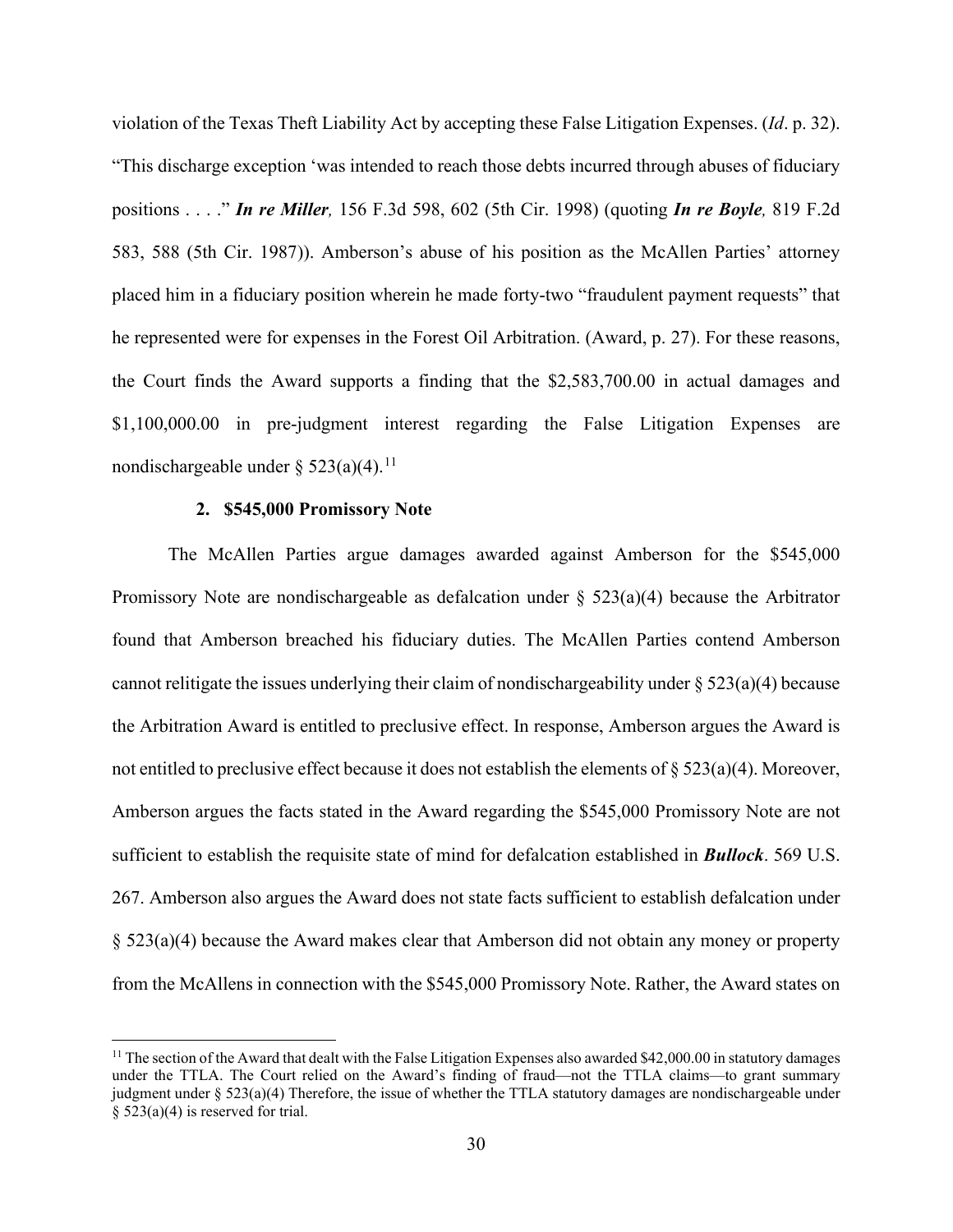its face that the \$545,000 Promissory Note was to reduce Amberson's tax liability for 2007 and thereby to subsidize Amberson's family-related expenses at the time he was married to McAllen's daughter.

In *Bullock*, the Supreme Court considered the scope of the term "defalcation," concluding that it includes "a culpable state of mind" that involves "knowledge of, or gross recklessness in respect to, the improper nature of the relevant fiduciary behavior." 569 U.S. at 269. According to Amberson, the Award merely establishes that Amberson breached fiduciary duties to the McAllen Parties and that the transaction was "improper"—not that Amberson committed any intentional or reckless wrongdoing in entering into the transaction. (ECF No. 11, ¶ 21). The Court agrees with Amberson.

The Award found that Amberson executed a promissory note payable to McAllen for \$545,000 in an effort to reduce his 2007 income for tax purposes. (Award, p. 36). The \$545,000 Promissory Note became due and payable in 2017, but Amberson has not paid McAllen on the Note. (*Id*.). As such, the Award concludes this was "an improper self-interested transaction by a fiduciary who desired to lower his tax liability for 2007." (*Id*.). Amberson's behavior also caused the Arbitrator to find "Amberson and his Firm as McAllen's lawyer breached fiduciary duties owed McAllen as the client," including:

to refrain from self-dealing and to inform the client in writing of a conflict of interest; to act with absolute candor, openness and honesty; to disclose all material matters; and to act in utmost good faith, honest dealing and integrity.

(*Id*.). The Award, however, fails to describe Amberson's state of mind or intent. The Award also does not characterize Amberson's conduct as grossly reckless.

Under *Bullock*, a bankruptcy court's determination that a debt is nondischargeable for defalcation under § 523(a)(4) is subject to a "heightened standard" for culpability. 569 U.S. at 277.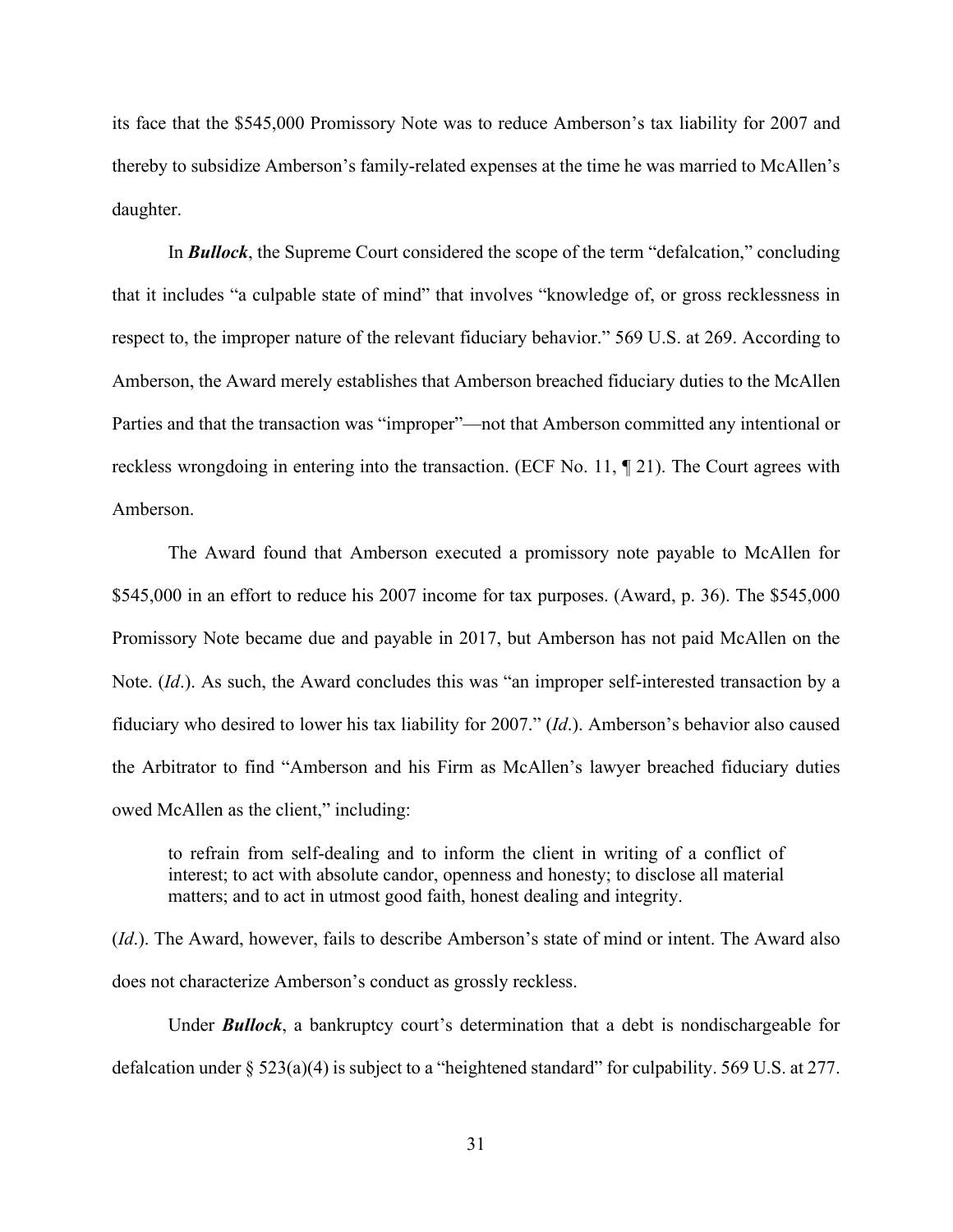"The state of mind necessary to prove defalcation is 'one involving knowledge of, or gross recklessness in respect to, the improper nature of the relevant fiduciary behavior.'" *Whitaker v. Moroney Farms Homeowners' Ass'n (In re Whitaker)*, 642 F. App'x. 345, 348 (5th Cir. 2016) (citing *Bullock*, 569 U.S. at 269)). Defalcation requires a showing that debtor's conduct is "not only conduct that the fiduciary knows is improper but also reckless conduct of the kind that the criminal law often treats as the equivalent." *Bullock*, 569 U.S. at 274. The Award does not address Amberson's *mens rea*, characterize his behavior as grossly reckless, or indicate if he had actual knowledge of his wrongdoing. Moreover, the Award does not consider if Amberson "consciously disregard[ed] (or[was] willfully blind to) 'a substantial and unjustifiable risk' that his conduct will turn out to violate a fiduciary duty." *Id*. Therefore, the Court cannot give the Award preclusive effect because it does not contain sufficient findings to support a claim for defalcation under § 523(a)(4). Accordingly, the issue of whether the \$545,000 Promissory Note is nondischargeable under  $\S$  523(a)(4) shall proceed to trial.

#### **3. FCB Loan and Jefferson Bank Loan**

The McAllen Parties contend the Award supports a finding that the FCB Loan and Jefferson Bank Loan (collectively, the "Bank Transactions") are nondischargeable under § 523(a)(4) because the damages awarded against Amberson arose due to fraud and defalcation. The McAllens cite to portions of the Award finding the Bank Transactions constituted a breach of fiduciary duty because Amberson "had a duty to refrain from self-dealing" as the McAllens' attorney. (Award, pp. 35, 43). In response, Amberson alleges the Court cannot grant the Award preclusive effect as to  $\S$  523(a)(4) because the Award fails to sufficiently allege defalcation to sustain a determination of nondischargeability.

As to the FCB Loan, Amberson argues McAllen paid that loan off without any request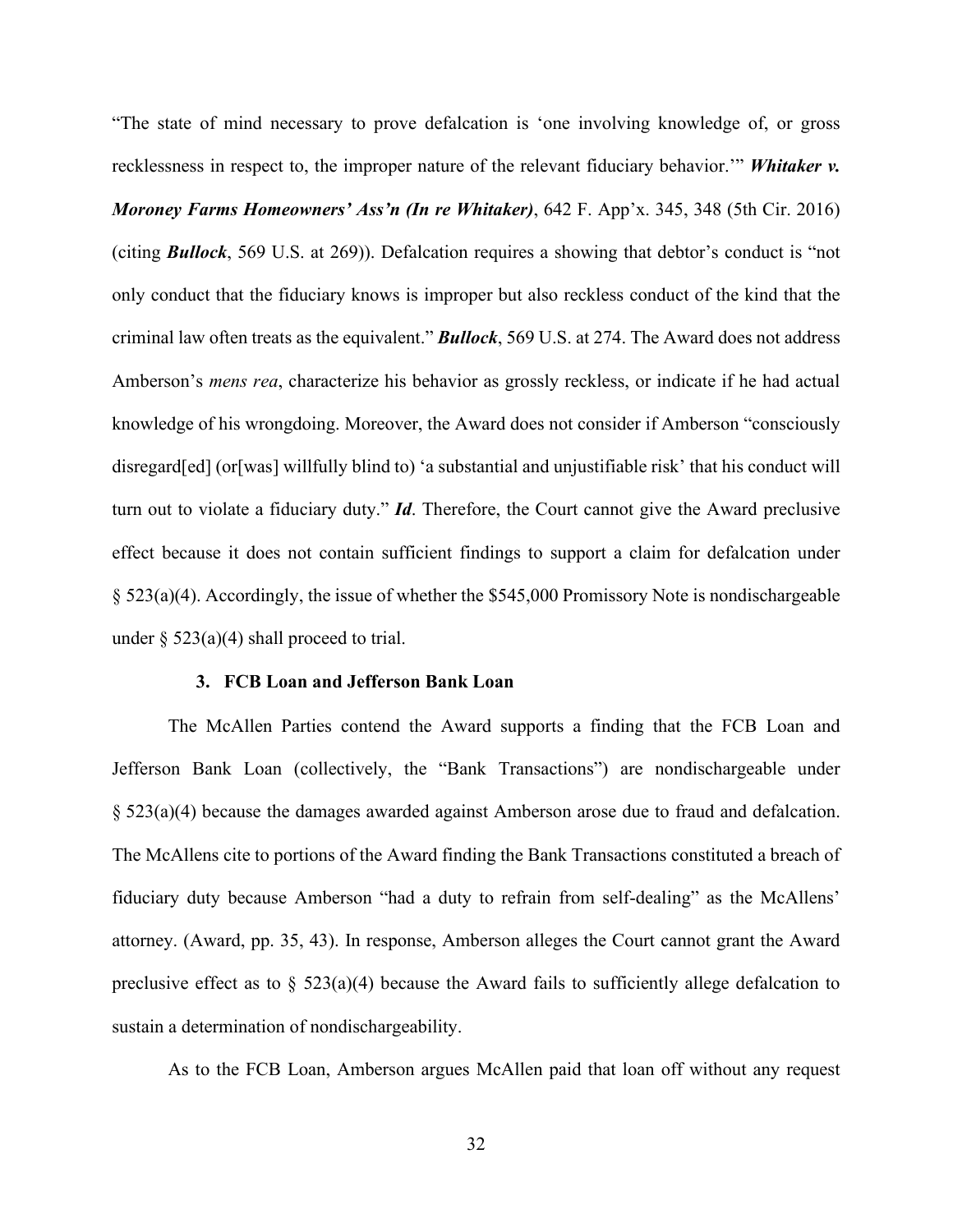from Amberson and because McAllen's daughter (Amberson's wife at the time) wanted him to do so. Amberson argues the Award does not demonstrate he had the requisite intent to deceive McAllen. Amberson also argues he expected the Bank Transactions would be repaid from the contingent fee he believed he was entitled to in the Forest Oil Arbitration. Amberson contends McAllen "could not have believed the [Bank Transactions] were for the purpose of funding direct expenses in the Forest Oil Litigation, which would have been invoiced" and that he "must have understood that the [Bank Transactions] . . . were not for the same purpose as Amberson's ordinary bills." (ECF No. 18, ¶ 36).

After reviewing the Award, the Court finds that as to the Bank Transactions, the Arbitrator determined Amberson "breached numerous fiduciary duties owed to his client McAllen," including:

the duty to refrain from self-dealing or to use the attorney-client relationship to benefit his own interests, including the duty to timely inform the client of a conflict of interest; the duty to act with absolute perfect candor, openness, and honesty, without concealment or deception, and with full disclosure, including to inform the client of all material matters; and the duty of loyalty and utmost good faith, of fair and honest dealing, and to act with integrity of the strictest kind.

(Award, pp. 35, 43). The Award, however, fails to describe Amberson's frame of mind, intent, or whether he was grossly reckless in allowing McAllen to repay the FCB Loan or pledge collateral for the Jefferson Bank Loan. *Bullock* requires a determination of Amberson's state of mind to prove defalcation. 569 U.S. at 269. Defalcation requires a showing that debtor's conduct is "not only conduct that the fiduciary knows is improper but also reckless conduct of the kind that the criminal law often treats as the equivalent." *Id*. at 274. The Award does not consider if Amberson had "knowledge of, or gross recklessness in respect to, the improper nature of the relevant fiduciary behavior."" *Id*. Therefore, the Court cannot give the Award preclusive effect as to the Bank Transactions because it does not contain sufficient findings to support a claim for fraud or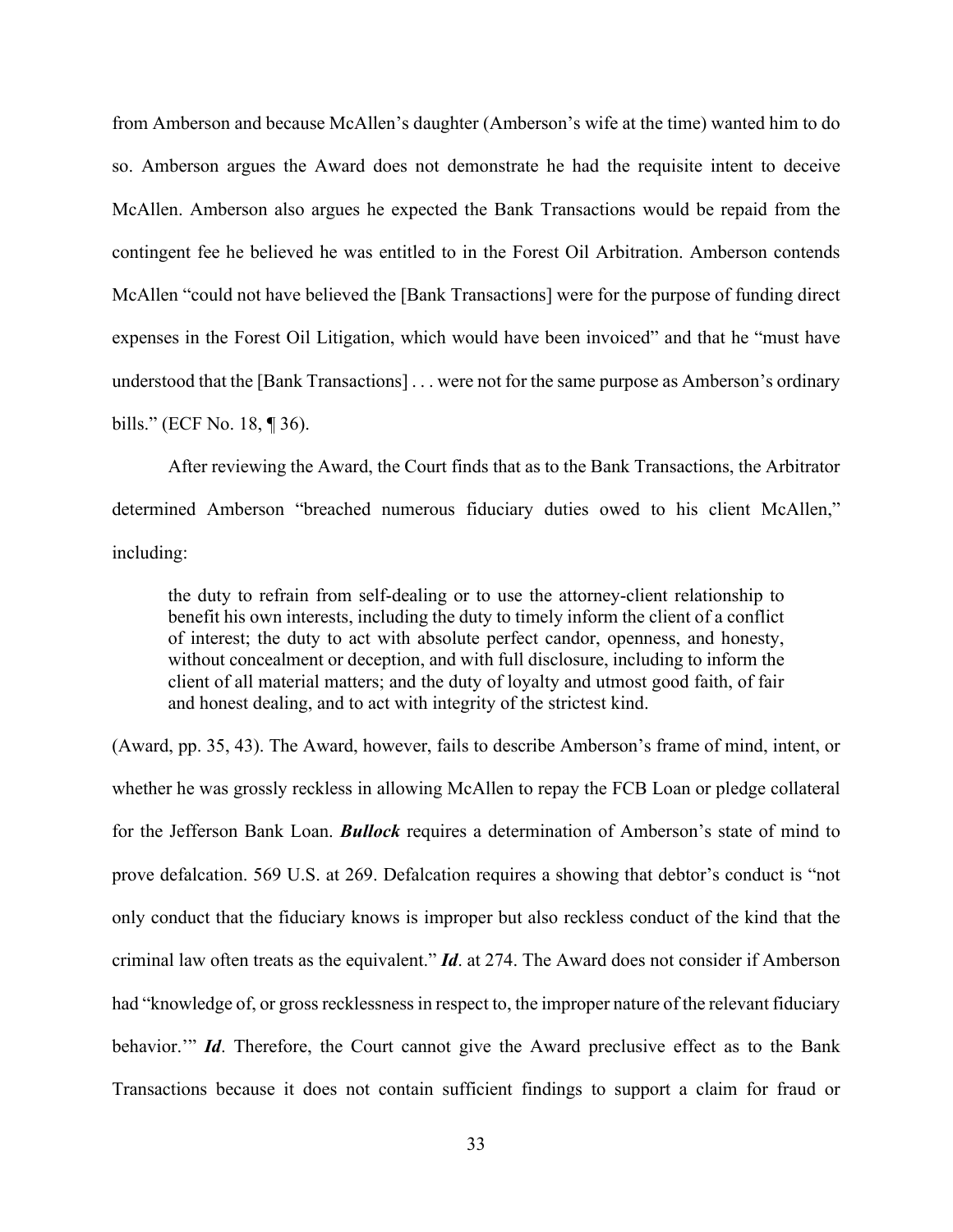defalcation under  $\S$  523(a)(4). Therefore, the issue of whether the damages awarded in the Arbitration Award and Supplemental Award for the FCB Loan and Jefferson Bank Loan are nondischargeable under  $\S$  523(a)(4) shall proceed to trial.

# **C. Nondischargeability of McAllen Parties' Claims Under § 523(a)(6)**

Last, the McAllen Parties argue the damages in the Award regarding the False Litigation Expenses, FCB Loan, and Jefferson Bank Loan are nondischargeable under  $\S 523(a)(6)$ . According to the McAllen Parties, the Arbitrator's finding that Amberson's actions violated the TTLA and converted the funds submitted for False Litigation Expenses establishes that there was "an objective substantial certainty of harm" to the McAllen Parties. Moreover, the McAllen Parties contend collateral estoppel should apply because the issues were actually litigated at Arbitration, the parties introduced documentary evidence and examined witnesses, and the Arbitrator made findings.

In response, Amberson addresses that the Award did not characterize the FCB Loan or the Jefferson Bank Loan as conversion or theft. The Court agrees. Therefore, the Court will consider only whether the damages related to the TTLA and conversion charges that arose due to the False Litigation Expenses are subject to discharge under  $\S$  523(a)(6). Amberson further contends the Award does not establish the elements of  $\S$  523(a)(6) as to the False Litigation Expenses, the FCB Loan, or the Jefferson Bank Loan.

Under  $\S$  523(a)(6), a debtor shall not receive a discharge from any debt for "willful and malicious injury by the debtor to another entity or to the property of another entity . . . ." 11 U.S.C.  $§$  523(a)(6). "The word 'willful' in (a)(6) modifies the word 'injury,' indicating that nondischargeability takes a deliberate or intentional *injury,* not merely a deliberate or intentional *act* that leads to injury." *Kawaauhau v. Geiger*, 523 U.S. 57, 61 (1998) (emphasis in original). In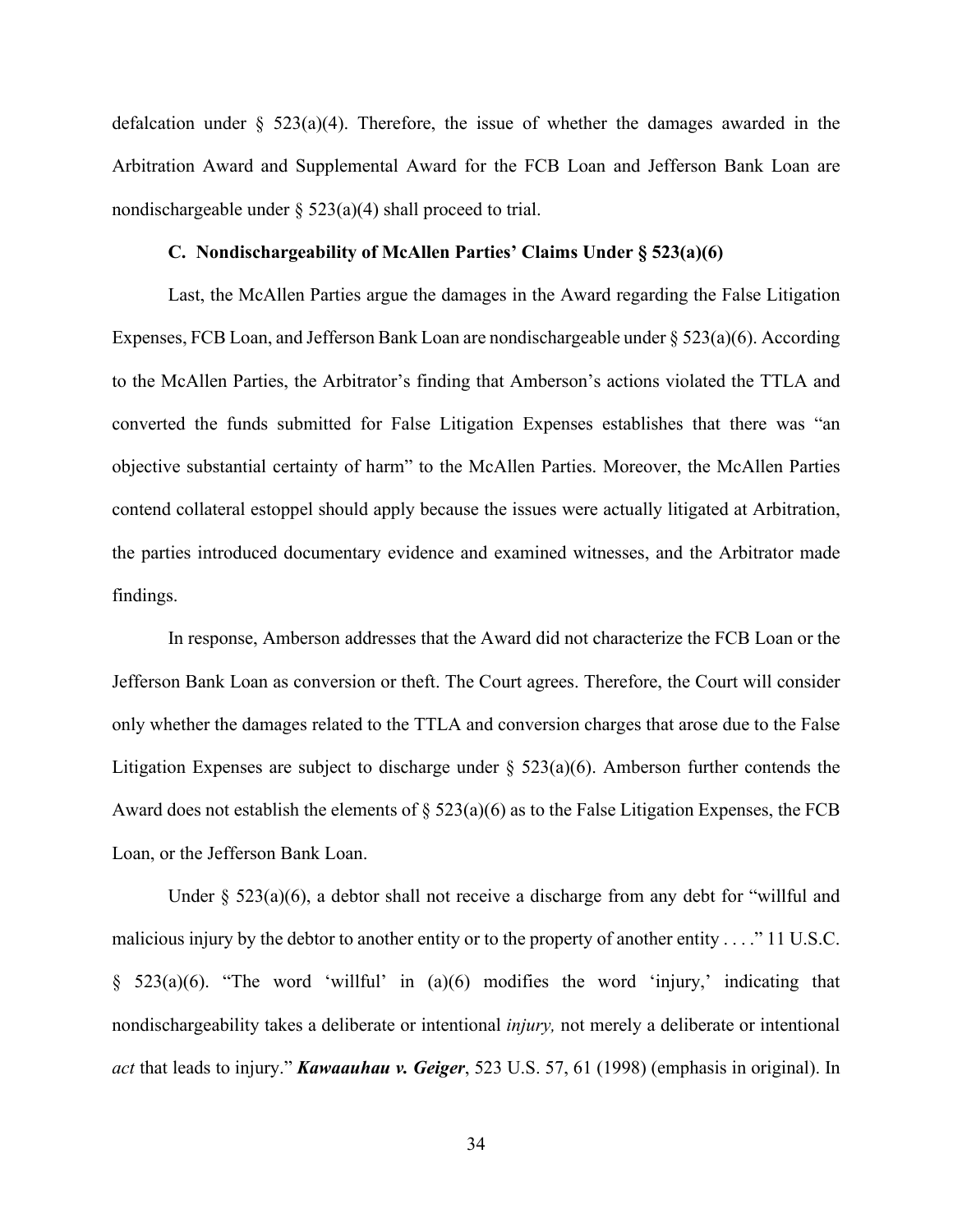*Geiger* the Supreme Court distinguished intentional torts from negligent torts, concluding "debts" arising from recklessly or negligently inflicted injuries do not fall within the compass of § 523(a)(6)". *Id*., at \*10 (citing *Geiger*, 523 U.S. 61–64). The Fifth Circuit has articulated the test for willful and malicious injury as inquiring whether there exists "either an objective substantial certainty of harm or a subjective motive to cause harm." *Miller v. JD Abrams, Inc. (In re Miller)*, 156 F.3d 598, 606 (5th Cir. 1998).

Under Texas' law of issue preclusion, "the issues in the two suits need not be identical." *Horne*, 2011 WL 350473, at  $*6$ . For collateral estoppel to apply in the context of a nondischargeability action, however, "the issue at stake must be identical to the one involved in the prior action." *In re Davis*, 3 F.3d at 115. The Arbitrator's finding that Amberson's billing of the False Litigation Expenses constituted a TTLA violation and conversion does not, alone, provide enough support to sustain a claim under  $\S$  523(a)(6). The record does not provide factual findings regarding Amberson's *mens rea* or intent as to the False Litigation Expenses, FCB Loan, and Jefferson Bank Loan. On the whole, the Award does not include language to support a finding by this Court that Amberson had either a subjective substantial certainty of harm or that Amberson subjectively intended to cause harm to the McAllen Parties. Accordingly, the Award cannot be given preclusive effect as to the McAllen Parties' claims under  $\S$  523(a)(6). The issue of whether the False Litigation Expenses, FCB Loan, and Jefferson Bank Loan are nondischargeable under  $§$  523(a)(6) shall proceed to trial.

#### **CONCLUSION**

For the reasons stated herein, Plaintiffs' Motion for Summary Judgment Regarding Preclusive Effect of Final Judgment on Arbitration Award (ECF No. 13) is GRANTED IN PART and DENIED IN PART. Specifically, the Plaintiffs' Motion for Summary Judgment Regarding